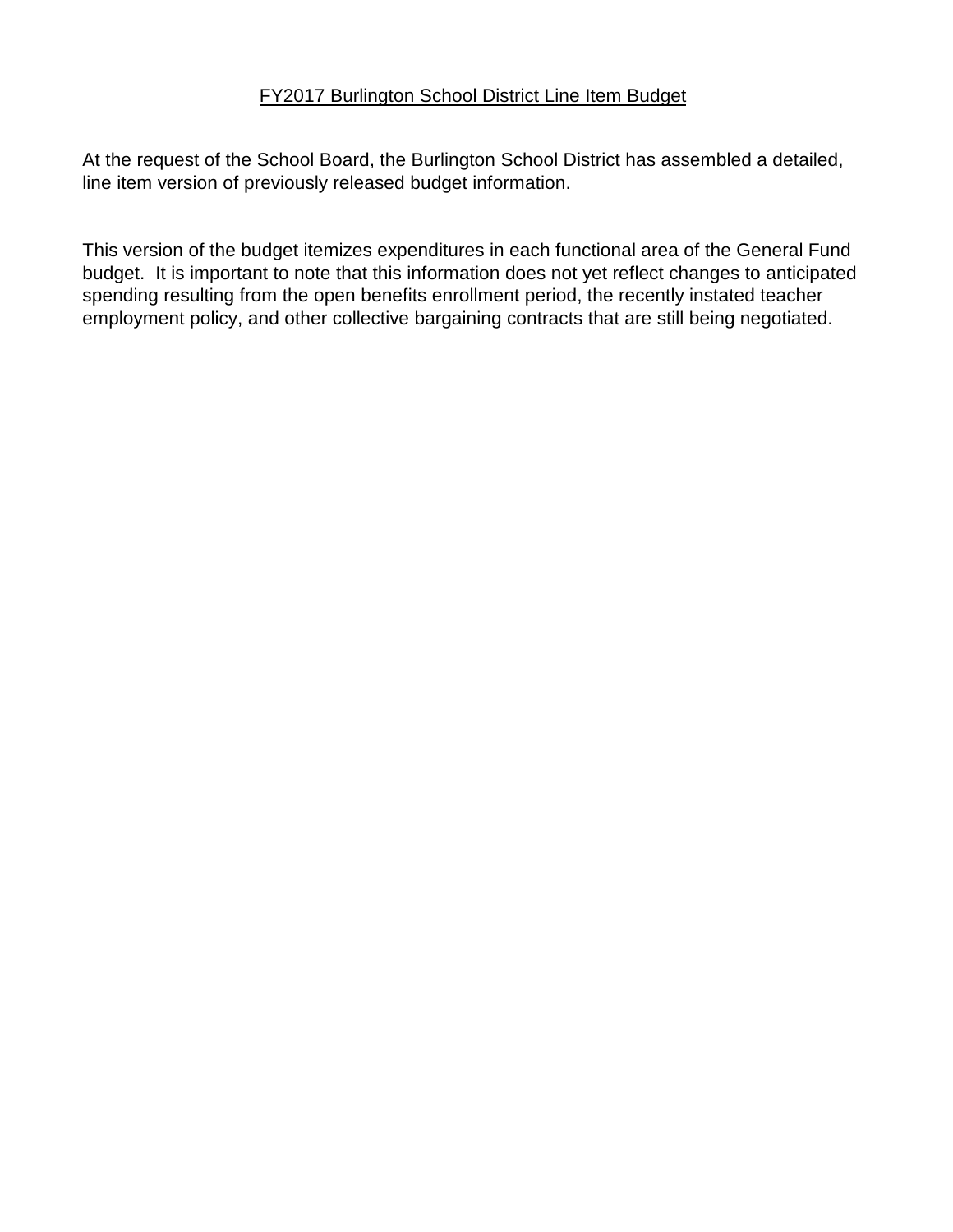$\blacksquare$ 

| <b>INSTRUCTION</b>                                        |            |
|-----------------------------------------------------------|------------|
| <b>REGULAR EDUCATION INSTRUCTION PK-12</b>                |            |
| 0100 SALARY - MUSIC ACCOMPANIST                           | 6,000      |
| 0100 SALARY - PERSONAL SVC                                | 224,865    |
| 0101 SALARY - TEACHERS                                    | 18,244,734 |
| 0102 SALARY - AIDES                                       | 337,146    |
| 0103 SALARY - SUBSTITUTES                                 | 24,312     |
| 0104 SALARY - TUTORS                                      | 22,642     |
| 0108 SALARY - LIAISONS                                    | 9,060      |
| 0110 FSP - Parent Coordinator                             | $\theta$   |
| 0110 SALARY - REGULAR EMPLOYEES                           | 0          |
| 0110 WAGES - FSP                                          | $\Omega$   |
| 0120 DISTRICT WAGES INCL STRINGS                          | 18,000     |
| 0120 ELL F&P TESTING                                      | 0          |
| 0120 PARA BUS ATTENDANT                                   | 5,009      |
| 0120 Summer Transition Salaries                           | 19,000     |
| 0120 TEMPORARY EMPLOYEE                                   | 46,259     |
| 0135 SALARY - EXTRA HOURS                                 | 180        |
| 0151 BHS SEC TRANS STIPENDS                               | 0          |
| 0151 MAGNET STIPENDS                                      | $\Omega$   |
| 0151 STIPENDS                                             | 200        |
| 0201 DENTAL INSURANCE                                     | 246,658    |
| 0205 LIFE INSURANCE                                       | 40,690     |
| 0211 HEALTH INSURANCE                                     | 3,676,163  |
| 0220 BHS SEC TRANS SOCIAL SECURITY                        | $\theta$   |
| 0220 FSP - Par Coord Soc Sec                              | 0          |
| 0220 MAGNET SOCIAL SECURITY                               | $\Omega$   |
| 0220 SOCIAL SECURITY                                      | 1,418,408  |
| 0220 Summer Transition FICA                               | 1,454      |
| 0232 OPEB ASSESSMENT                                      | 17,552     |
| 0240 CITY RETIREMENT PENSION                              | 63,889     |
| 0250 TUITION REIMBURSEMENT                                | 190,828    |
| 0270 WORKERS COMPENSATION                                 | 157,380    |
| 0290 HEALTH PAYBACK                                       | 179,051    |
| 0300 BHS SEC TRANS WORKSHOPS                              | 0          |
| 0300 PROFESSIONAL/TECH SERVICES                           | 220,223    |
| 0310 OFFICE/ADMIN/EVALUATION                              | 0          |
| 0320 JAA MAGNET EXPENSE                                   | 7,112      |
| 0320 LINKING LEARNING TO LIFE                             | $\theta$   |
| 0320 MAGNET SCH MARKETING                                 | $\Omega$   |
| 0320 PRIVATE PARTNERS PRESCHOOL                           | 918,455    |
| 0320 PROFESSIONAL-EDUCATION                               | 406        |
| 0320 SA MAGNET EXPENSE                                    | 4,955      |
| 0320 SUMMER SCHOOL TUITION                                | $\theta$   |
| 0321 KELLY SUB SERVICES                                   |            |
| 0330 OTHER PROF SERVICES                                  | 549,230    |
|                                                           | 10,070     |
| 0340 TECH SERV/PROF TECH SERV<br>0430 CONT REP/MAINT SERV | 2,699      |
|                                                           | 153,932    |
| 0430 COPIER LEASE AND MAINT AGREE                         | 180        |
| 0440 RENTALS                                              | 223        |
| 0442 EQUIPMENT-LEASE/RENTAL                               | 0          |
| 0510 TRANSPORTATION                                       | 751        |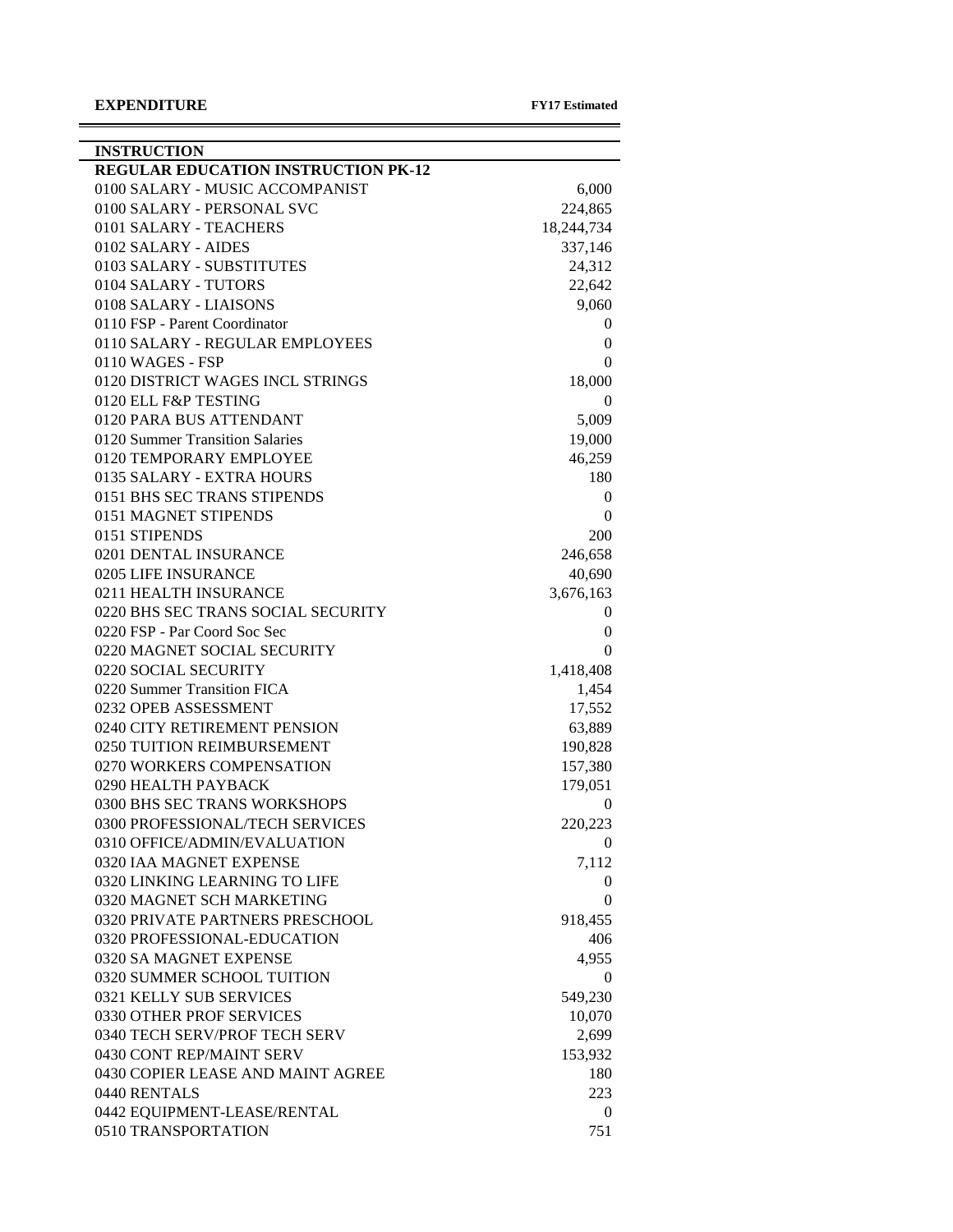| 0518 STUDENT BUS TICKETS                                      | $\boldsymbol{0}$         |
|---------------------------------------------------------------|--------------------------|
| 0531 TELEPHONE                                                | 0                        |
| 0550 PRINTING/BINDING                                         | 17,983                   |
| 0560 TUITION SCHOOL CHOICE                                    | $\Omega$                 |
| 0560 VT TEEN PARENT EDUCATION                                 | 45,000                   |
| 0561 TUITION IN STATE ONTOP STPL                              | 0                        |
| 0566 TUITION INDEPENDENT SCHOOLS                              | 0                        |
| 0566 TUITION TO HORIZONS (TFER)                               | $\theta$                 |
| 0568 TECH CTR TUIT PD BY STATE                                | 604,379                  |
| 0569 TECH CTR TUITION                                         | 759,858                  |
| 0580 BHS SEC TRANS CONFERENCE                                 | 0                        |
| 0580 MILEAGE REIMB LIAISONS                                   | 0                        |
| 0580 TRAVEL/CONF                                              | 2,906                    |
| 0590 MISCELLANEOUS PURCH SERV                                 | 2,023                    |
| 0600 FSP SUPPLIES/MATERIALS                                   | $\theta$                 |
| 0600 SUMMER SCHOOL SUPPLIES                                   | 0                        |
| 0600 SUPPLIES/MATERIALS                                       | 296,816                  |
| 0600 SYNERGY SUPPLIES/MATERIALS                               | 0                        |
| 0610 MISC SUPPLIES                                            | 239                      |
| 0630 FOOD                                                     | 2,216                    |
| 0640 BOOKS/PERIODICALS                                        | 49,296                   |
| 0650 AUDIOVISUAL MATERIALS                                    | 16,464                   |
| 0660 MANIPULATIVE DEVICES                                     | 1,797                    |
| 0670 COMPUTER SOFTWARE                                        | 17,821                   |
| 0673 SMALL EQUIPMENT                                          | 433,501                  |
| 0730 EQUIPMENT                                                | $\theta$                 |
| 0733 FURNITURE & FIXTURES                                     | 8,757                    |
| 0810 DUES & FEES                                              | 8,988                    |
|                                                               |                          |
| 0980 Prior year adjustments                                   | 0                        |
| <b>TOTAL</b>                                                  | 29,085,758               |
|                                                               |                          |
| SPECIAL EDUCATION INSTRUCTION                                 |                          |
| 0100 SALARY - DTI                                             | 22,000                   |
| 0100 SALARY - PERSONAL SVC                                    | 146,109                  |
| 0101 SALARY - TEACHERS                                        | 3,210,962                |
| 0102 SALARY - AIDES                                           | 2,684,314                |
| 0103 SALARY - SUBSTITUTES                                     | 26,498                   |
| 0104 SALARY - TUTORS                                          | 13,650                   |
| 0108 LIAISONS/TRANSLATORS                                     | 3,000                    |
| 0110 SALARY - REGULAR EMPLOYEES                               | $\boldsymbol{0}$         |
| 0111 SALARY - ADMIN/DIRECTORS                                 | 0                        |
| 0120 SPED SPORTS SUPPORT                                      | 3,000                    |
| 0120 TEMPORARY EMPLOYEE                                       | 7,000                    |
| 0130 SALARY - OVERTIME                                        | $\overline{0}$           |
| 0135 SALARY - EXTRA HOURS                                     | 226                      |
| 0140 20-20 RETIRED TEACHERS                                   | 0                        |
| 0151 STIPENDS                                                 | 0                        |
| 0201 DENTAL INSURANCE                                         | 78,897                   |
| 0205 LIFE INSURANCE                                           | 20,893                   |
| 0211 HEALTH INSURANCE                                         | 1,455,638                |
| 0220 SOCIAL SECURITY                                          | 467,010                  |
| 0232 OPEB ASSESSMENT                                          | 2,194                    |
| 0240 CITY RETIREMENT PENSION                                  | 124,650                  |
| 0250 TUITION REIMBURSEMENT<br>0250 TUITION REIMBURSEMENT SpEd | 44,259<br>$\overline{0}$ |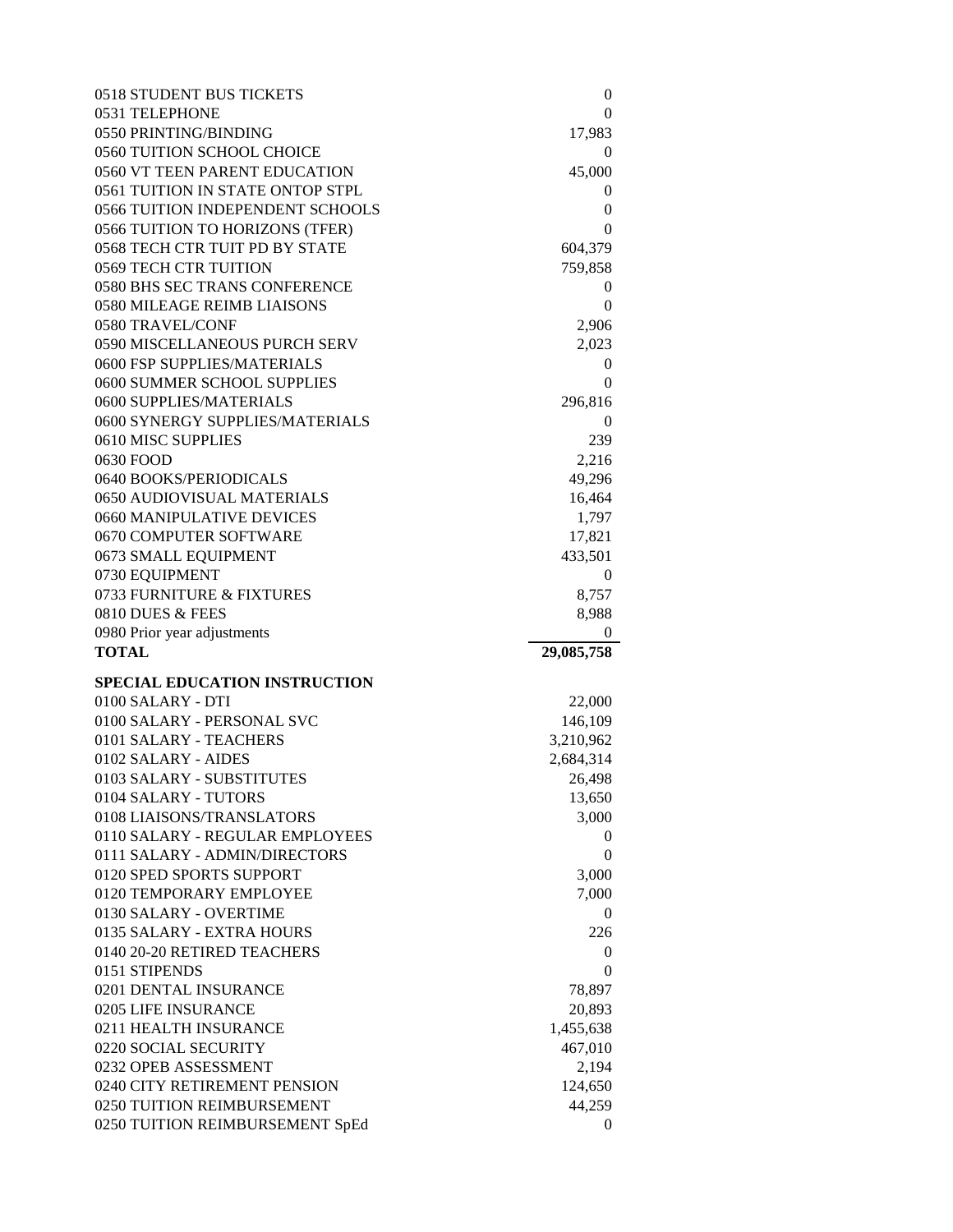| 0270 WORKERS COMPENSATION         | 55,579           |
|-----------------------------------|------------------|
| 0290 HEALTH PAYBACK               | 70,409           |
| 0321 KELLY SUB SERVICES           | 172,258          |
| 0330 OTHER PROF SERVICES          | 1,090,219        |
| 0400 PURCH PROP/SERVICES          | $\theta$         |
| 0430 CONT REP/MAINT SERV          | 0                |
| 0510 TRANSPORTATION               | 54,737           |
| 0566 SPED TUITION INDEPENDENT SCH | 1,960,199        |
| 0566 TUITION INDEPENDENT SCHOOLS  | 0                |
| 0580 TRAVEL/CONF                  | 3,405            |
| 0590 MISCELLANEOUS PURCH SERV     | 0                |
| 0600 SUPPLIES/MATERIALS           | 25,201           |
| 0610 MISC SUPPLIES                | 0                |
| 0640 BOOKS/PERIODICALS            | 130              |
| 0670 COMPUTER SOFTWARE            | 4,500            |
| 0673 SMALL EQUIPMENT              | 900              |
| 0730 EQUIPMENT                    | 0                |
| 0733 FURNITURE & FIXTURES         | 1,325            |
| 0810 DUES & FEES                  | 100              |
| 0980 Prior year adjustments       | 0                |
| <b>TOTAL</b>                      | 11,749,261       |
| <b>CO-CURRICULAR INSTRUCTION</b>  |                  |
| 0120 TEMPORARY EMPLOYEE           | 119,180          |
| 0151 STIPENDS                     | 0                |
| 0220 SOCIAL SECURITY              | 9,117            |
| 0270 WORKERS COMPENSATION         | 1,057            |
| 0300 PROFESSIONAL/TECH SERVICES   | 3,888            |
| 0320 PROFESSIONAL-EDUCATION       | $\boldsymbol{0}$ |
| 0330 OTHER PROF SERVICES          | $\theta$         |
| 0425 UNIFORMS                     | 94               |
| 0430 CONT REP/MAINT SERV          | $\theta$         |
| 0442 EQUIPMENT-LEASE/RENTAL       | 0                |
| 0510 TRANSPORTATION               | 1,442            |
| 0550 PRINTING/BINDING             | 0                |
| 0590 MISCELLANEOUS PURCH SERV     | 0                |
| 0600 SUPPLIES/MATERIALS           | 859              |
| 0673 SMALL EQUIPMENT              | 4,021            |
| 0730 EQUIPMENT                    | 0                |
| 0810 DUES & FEES                  | 840              |
| <b>TOTAL</b>                      | 140,498          |
|                                   |                  |
| <b>ATHLETICS INSTRUCTION</b>      |                  |
| 0109 SALARY - COACHES             | 316,063          |
| 0111 SALARY - ADMIN/DIRECTORS     | 65,486           |
| 0120 TEMPORARY EMPLOYEE           | 24,520           |
| 0151 STIPENDS COACHES             | 0                |
| 0201 DENTAL INSURANCE             | 461              |
| 0205 LIFE INSURANCE               | 150              |
| 0211 HEALTH INSURANCE             | 7,677            |
| 0220 SOCIAL SECURITY              | 30,956           |
| 0220 SOCIAL SECURITY COACHES      | O                |
| 0240 CITY RETIREMENT PENSION      | 9,790            |
| 0270 WORKERS COMPENSATION         | 3,160            |
| 0300 ATHLETIC PROF SVC            | 56,181           |
| 0300 PROFESSIONAL/TECH SERVICES   | 0                |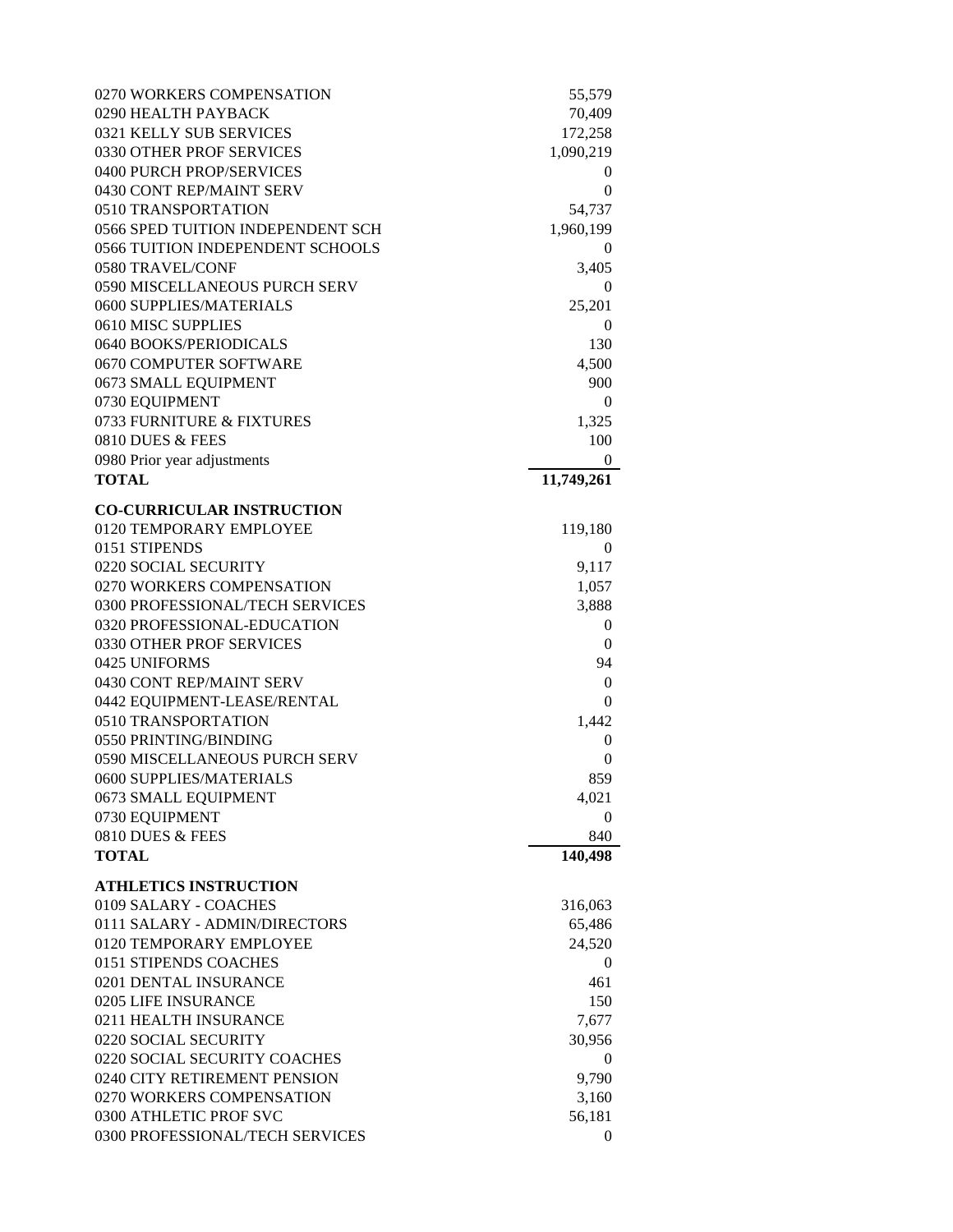| 0321 KELLY SUB SERVICES             | $\boldsymbol{0}$ |
|-------------------------------------|------------------|
| 0330 OTHER PROF SERVICES            | $\overline{0}$   |
| 0425 UNIFORMS                       | 0                |
| 0430 CONT REP/MAINT SERV            | 7,210            |
| 0440 RENTALS                        | 20,560           |
| 0442 EQUIPMENT-LEASE/RENTAL         | 0                |
| 0510 TRANSPORTATION                 | 0                |
| 0511 TRANSPORTATION - PUBLIC VT LEA | 0                |
| 0531 TELEPHONE                      | 240              |
| 0580 TRAVEL/CONF                    | 1,503            |
| 0590 MISCELLANEOUS PURCH SERV       | 5,665            |
| 0600 SUPPLIES/MATERIALS             | 34,418           |
| 0640 BOOKS/PERIODICALS              | $\overline{0}$   |
| 0670 COMPUTER SOFTWARE              | 0                |
| 0673 SMALL EQUIPMENT                | 3,011            |
| 0720 REPAIRS                        | 0                |
| 0730 EQUIPMENT                      | 0                |
| 0810 ATHLETIC EVENTS DUES & FEES    | 19,272           |
| 0810 DUES & FEES                    | 804              |
| <b>TOTAL</b>                        | 607,125          |
| <b>AFTER-SCHOOL INSTRUCTION</b>     |                  |
| 0100 SALARY - PERSONAL SVC          | 0                |
| 0101 SALARY - TEACHERS              | $\overline{0}$   |
| 0110 SALARY - REGULAR EMPLOYEES     | $\overline{0}$   |
| 0111 SALARY - ADMIN/DIRECTORS       | $\overline{0}$   |
| 0112 GRANTS - ADMIN ASST            | $\overline{0}$   |
| 0120 BAS TEMP GL ACCT               | $\overline{0}$   |
| 0120 TEMPORARY EMPLOYEE             | $\overline{0}$   |
| 0121 TEMP SALARY TEACHERS           | $\overline{0}$   |
| 0151 STIPENDS                       | $\overline{0}$   |
| 0201 DENTAL INSURANCE               | $\overline{0}$   |
| 0205 LIFE INSURANCE                 | $\overline{0}$   |
| 0211 HEALTH INSURANCE               | 0                |
| 0212 HEALTH INS - AIDES             | 0                |
| 0220 SOCIAL SECURITY                | $^{(1)}$         |
| 0240 CITY RETIREMENT PENSION        | 12,015           |
| 0250 TUITION REIMBURSEMENT          | 465              |
| 0260 UNEMPLOYMENT COMPENSATION      | $\Omega$         |
| 0270 WORKERS COMPENSATION           | 1,752            |
| 0290 HEALTH PAYBACK                 | 0                |
| 0300 PROFESSIONAL/TECH SERVICES     | 0                |
| 0330 OTHER PROF SERVICES            | 0                |
| 0440 RENTALS                        | 210              |
| 0510 TRANSPORTATION                 | 0                |
| 0530 POSTAGE                        | 175              |
| 0531 TELEPHONE                      | 7,000            |
| 0540 ADVERTISING                    | 200              |
| 0550 PRINTING/BINDING               | 565              |
| 0560 AFTERSCHOOL CONF/WORKSHOP/TUIT | 0                |
| 0580 TRAVEL/CONF                    | 177              |
| 0600 SUPPLIES/MATERIALS             | 16,843           |
| 0630 FOOD                           | 0                |
| 0640 BOOKS/PERIODICALS              | $^{(1)}$         |
| 0670 COMPUTER SOFTWARE              | 6,500            |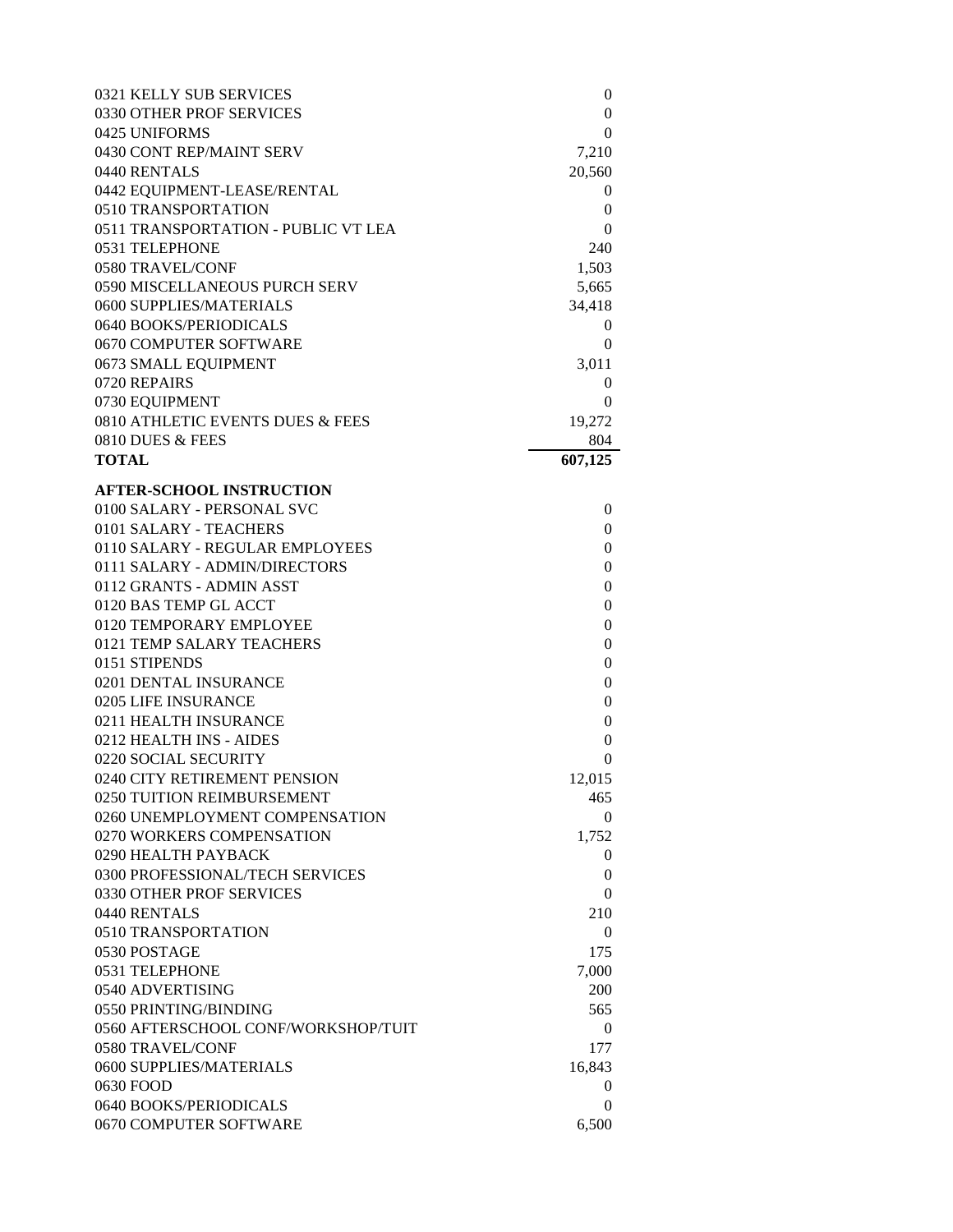| 0673 SMALL EQUIPMENT                             | 680              |
|--------------------------------------------------|------------------|
| 0730 EQUIPMENT                                   | $\theta$         |
| 0810 DUES & FEES                                 | 230              |
| 0980 Prior year adjustments                      | $\overline{0}$   |
| <b>TOTAL</b>                                     | 46,813           |
| TOTAL DIRECT INSTRUCTION                         | 41,629,455       |
| STUDENT/INSTRUCTOR SUPPORT SERVICES              |                  |
| <b>DIVERSITY/EQUITY SERVICES</b>                 |                  |
| 0100 SALARY - PERSONAL SVC                       | $\theta$         |
| 0111 SALARY - ADMIN/DIRECTORS                    | 91,178           |
| 0120 TEMPORARY EMPLOYEE                          | $\theta$         |
| 0151 STIPENDS                                    | 400              |
| 0201 DENTAL INSURANCE                            | 1,411            |
| 0205 LIFE INSURANCE                              | 150              |
| 0211 HEALTH INSURANCE                            | 7,677            |
| 0220 SOCIAL SECURITY                             | 6,975            |
| 0240 CITY RETIREMENT PENSION                     | 27,313           |
| 0270 WORKERS COMPENSATION                        | 1,556            |
| 0300 PROFESSIONAL/TECH SERVICES                  | 40,700           |
| 0320 PROFESSIONAL-EDUCATION                      | 3,000            |
| 0321 KELLY SUB SERVICES                          | 3,500            |
| 0469 MISCELLANEOUS                               | $\theta$         |
| 0531 TELEPHONE                                   | 7,500            |
| 0540 ADVERTISING                                 | $\theta$         |
| 0580 TRAVEL/CONF                                 | 4,600            |
| 0600 SUPPLIES/MATERIALS                          | $\theta$         |
| 0670 COMPUTER SOFTWARE                           | 0                |
| 0673 SMALL EQUIPMENT                             | 2,500            |
| 0810 DUES & FEES                                 | 3,000            |
| <b>TOTAL</b>                                     | 201,460          |
| <b>SOCIAL SERVICES/GUIDANCE/TESTING SERVICES</b> |                  |
| 0100 SALARY - PERSONAL SVC                       | 48,544           |
| 0100 SALARY - PERSONAL SVC                       | 67,348           |
| 0101 SALARY - TEACHERS                           | $\boldsymbol{0}$ |
| 0101 SALARY - TEACHERS                           | 939,148          |
| 0103 SALARY - SUBSTITUTES                        | 20,800           |
| 0104 SALARY - TUTORS                             | $\theta$         |
| 0108 TRANSLATORS - REGULAR                       | 16,631           |
| 0111 SALARY - ADMIN/DIRECTORS                    | $\theta$         |
| 0112 SALARY - ADMIN ASSISTANT                    | 166,463          |
| 0120 TEMPORARY EMPLOYEE                          | $\theta$         |
| 0120 TEMPORARY EMPLOYEE                          | 0                |
| 0120 TRANSLATORS HOURLY                          | 25,000           |
| 0151 GUIDANCE STIPENDS                           | $\theta$         |
| 0151 PBIS STIPENDS                               | 0                |
| 0151 STIPENDS                                    | 0                |
| 0201 DENTAL INSURANCE<br>0201 DENTAL INSURANCE   | 753              |
| 0201 DENTAL INSURANCE                            | 1,411<br>10,517  |
| 0205 LIFE INSURANCE                              | 172              |
| 0205 LIFE INSURANCE                              | 274              |
| 0205 LIFE INSURANCE                              | 2,100            |
| 0211 HEALTH INSURANCE                            | 11,193           |
|                                                  |                  |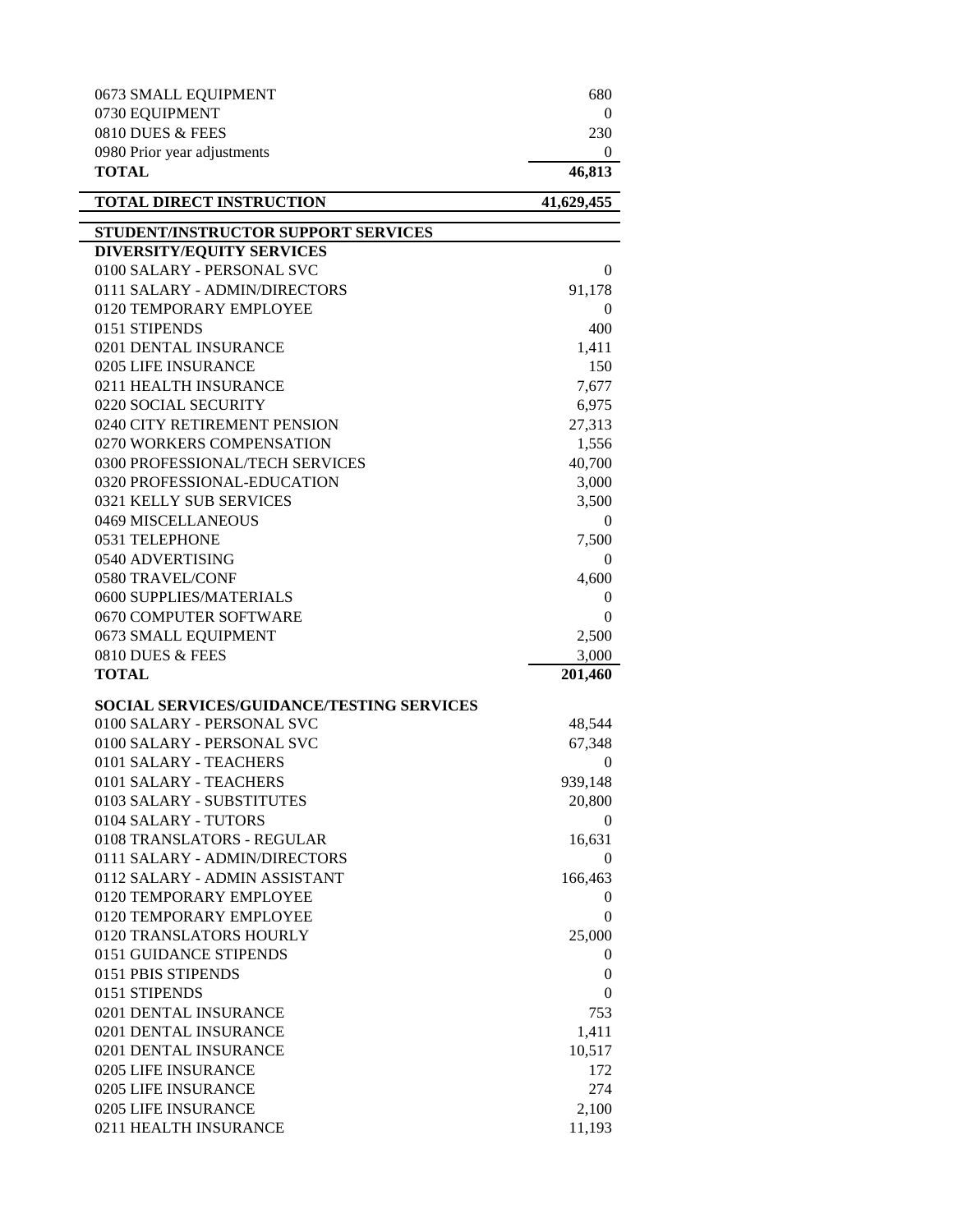| 0211 HEALTH INSURANCE              | 20,229    |
|------------------------------------|-----------|
| 0211 HEALTH INSURANCE              | 207,232   |
| 0220 SOCIAL SECURITY               | 5,723     |
| 0220 SOCIAL SECURITY               | 5,314     |
| 0220 SOCIAL SECURITY               | 84,620    |
| 0220 SOCIAL SECURITY               | $\theta$  |
| 0240 CITY RETIREMENT PENSION       | 11,160    |
| 0240 CITY RETIREMENT PENSION       | 10,147    |
| 0240 CITY RETIREMENT PENSION       | 0         |
| 0240 CITY RETIREMENT PENSION       | 20,599    |
| 0250 TUITION REIMBURSEMENT         | 0         |
| 0250 TUITION REIMBURSEMENT         | 8,956     |
| 0270 WORKERS COMPENSATION          | 732       |
| 0270 WORKERS COMPENSATION          | 548       |
| 0270 WORKERS COMPENSATION          | 9,563     |
| 0270 WORKERS COMPENSATION          | 71        |
| 0290 HEALTH PAYBACK                | 2,122     |
| 0290 HEALTH PAYBACK                | 23,522    |
| 0300 ELL CONTRACTED SVC            | 0         |
| 0300 PROFESSIONAL/TECH SERVICES    | 44,000    |
| 0320 PROFESSIONAL-EDUCATION        | 220       |
| 0321 KELLY SUB SERVICES            | 0         |
| 0330 OTHER PROF SERVICES           | 5,000     |
| 0531 TELEPHONE                     | 8,000     |
| 0531 TELEPHONE                     | 0         |
| 0550 ELL PRINTING/BINDING          | 0         |
| 0580 LIAISON/INTERPRET/TRAVEL/CONF | 164       |
| 0580 TRAVEL/CONF                   | 110       |
| 0590 MISCELLANEOUS PURCH SERV      | 208       |
| 0600 ELL SUPPLIES/MATERIALS        | 4,108     |
| 0600 PBIS SUPPLIES/MATERIALS       | 0         |
| 0600 SUPPLIES/MATERIALS            | 30,000    |
| 0600 SUPPLIES/MATERIALS            | 6,347     |
| 0600 SUPPLIES/MATERIALS            | 1,643     |
| 0640 BOOKS/PERIODICALS             | 243       |
| 0640 BOOKS/PERIODICALS             | 2,199     |
| 0670 COMPUTER SOFTWARE             | 525       |
| 0673 SMALL EQUIPMENT               | 0         |
| 0673 SMALL EQUIPMENT               | 0         |
| 0810 DUES & FEES                   | 1,234     |
| <b>TOTAL</b>                       | 1,824,893 |
|                                    |           |
| <b>HEALTH SERVICES</b>             |           |
| 0100 SALARY - PERSONAL SVC         | 0         |
| 0101 SALARY - TEACHERS             | 644,826   |
| 0103 SALARY - NURSE SUBS           | 38,800    |
| 0103 SALARY - SUBSTITUTES          | 224       |
| 0120 TEMPORARY EMPLOYEE            | 3,000     |
| 0151 STIPENDS - Lead Nurse         | 0         |
| 0201 DENTAL INSURANCE              | 10,441    |
| 0205 LIFE INSURANCE                | 1,590     |
| 0211 HEALTH INSURANCE              | 113,414   |
| 0220 SOCIAL SECURITY               | 52,146    |
| 0232 OPEB ASSESSMENT               | 2,194     |
| 0240 CITY RETIREMENT PENSION       | 0         |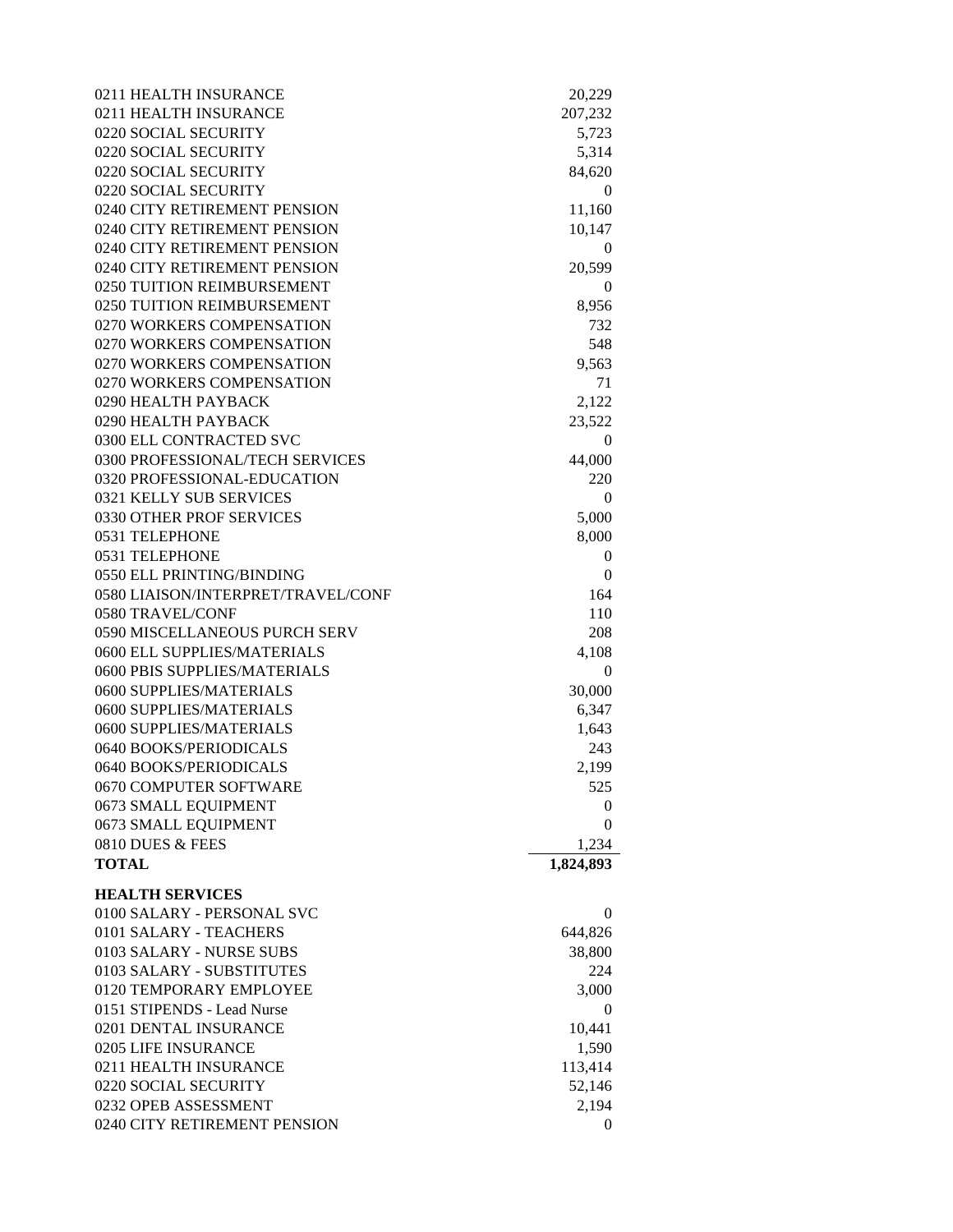| 0250 TUITION REIMBURSEMENT                    | 7,833                                |
|-----------------------------------------------|--------------------------------------|
| 0270 WORKERS COMPENSATION                     | 5,288                                |
| 0290 HEALTH PAYBACK                           | 10,114                               |
| 0300 PROFESSIONAL/TECH SERVICES               | 38,823                               |
| 0320 PROFESSIONAL-EDUCATION                   | 0                                    |
| 0330 OTHER PROF SERVICES                      | $\overline{0}$                       |
| 0580 TRAVEL/CONF                              | $\theta$                             |
| 0600 SUPPLIES/MATERIALS                       | 7,710                                |
| 0600 SUPPLIES/MATERIALS                       | 1,000                                |
| 0640 BOOKS/PERIODICALS                        | 58                                   |
| 0673 SMALL EQUIPMENT                          | 736                                  |
| 0674 EQUIPMENT REPAIR                         | $\boldsymbol{0}$                     |
| 0730 EQUIPMENT                                | $\overline{0}$                       |
| <b>TOTAL</b>                                  | 938,198                              |
| <b>PSYCHOLOGICAL SERVICES</b>                 |                                      |
| 0100 SALARY - PERSONAL SVC                    | $\theta$                             |
| 0101 SALARY - TEACHERS                        | 564,993                              |
| 0103 SALARY - SUBSTITUTES                     | 0                                    |
| 0111 SALARY - ADMIN/DIRECTORS                 | 0                                    |
| 0201 DENTAL INSURANCE                         | 6,590                                |
| 0205 LIFE INSURANCE                           | 1,200                                |
| 0211 HEALTH INSURANCE                         | 118,577                              |
| 0220 SOCIAL SECURITY                          | 42,374                               |
| 0232 OPEB ASSESSMENT                          | 3,291                                |
| 0250 TUITION REIMBURSEMENT                    | 793                                  |
| 0270 WORKERS COMPENSATION                     | 2,253                                |
| 0300 PROFESSIONAL/TECH SERVICES               | $\boldsymbol{0}$                     |
| 0330 OTHER PROF SERVICES                      | 0                                    |
| 0531 TELEPHONE                                | 1,360                                |
| <b>TOTAL</b>                                  | 741,431                              |
| SPEECH/AUDIOLOGY SERVICES                     |                                      |
| 0100 SALARY - PERSONAL SVC                    |                                      |
| 0100 SALARY - SLP ASST                        | 93,166<br>23,699                     |
| 0101 SALARY - TEACHERS                        | 948,141                              |
| 0102 SALARY - AIDES                           | 0                                    |
| 0103 SALARY - SUBSTITUTES                     | $\boldsymbol{0}$                     |
| 0120 TEMPORARY EMPLOYEE                       | 0                                    |
|                                               |                                      |
| 0201 DENTAL INSURANCE<br>0205 LIFE INSURANCE  | 17,349                               |
|                                               | 2,850                                |
| 0211 HEALTH INSURANCE                         | 226,543                              |
|                                               |                                      |
| 0220 SOCIAL SECURITY                          | 80,752                               |
| 0232 OPEB ASSESSMENT                          | 5,485                                |
| 0240 CITY RETIREMENT PENSION                  | 10,561                               |
| 0250 TUITION REIMBURSEMENT                    | 11,377                               |
| 0270 WORKERS COMPENSATION                     | 6,762                                |
| 0290 HEALTH PAYBACK                           | 12,500                               |
| 0300 PROFESSIONAL/TECH SERVICES               | 20,750                               |
| 0321 KELLY SUB SERVICES                       | 0                                    |
| 0430 CONT REP/MAINT SERV                      | 0                                    |
| 0580 TRAVEL/CONF                              | 673                                  |
| 0600 SUPPLIES/MATERIALS                       | 9,084                                |
| 0673 SMALL EQUIPMENT                          | 2,300                                |
| 0730 EQUIPMENT<br>0980 Prior year adjustments | $\boldsymbol{0}$<br>$\boldsymbol{0}$ |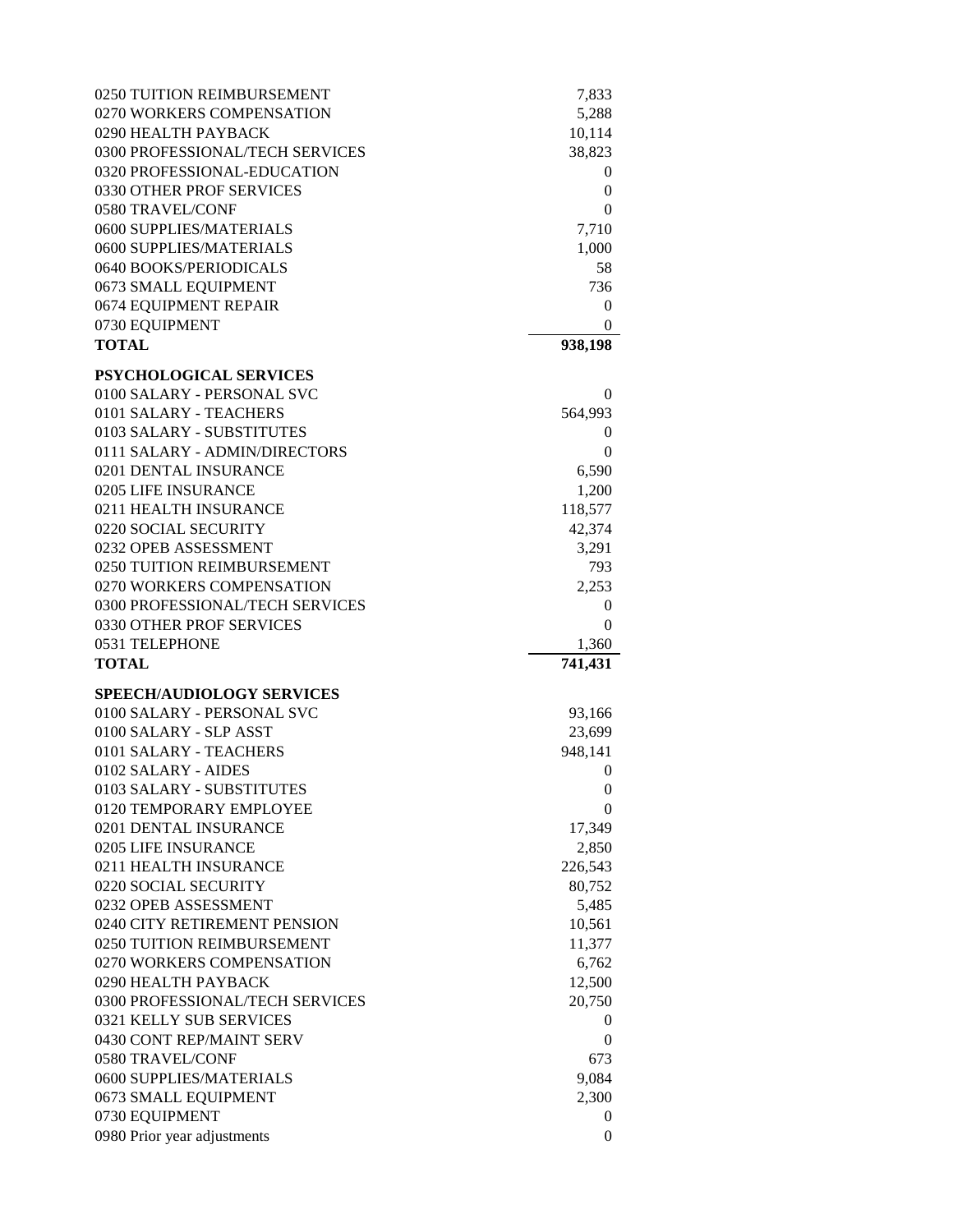| <b>TOTAL</b>                              | 1,471,991        |
|-------------------------------------------|------------------|
| <b>OCCUPATIONAL THERAPY SERVICES</b>      |                  |
| 0100 SALARY - PERSONAL SVC                | 77,987           |
| 0101 SALARY - TEACHERS                    | 2,781            |
| 0201 DENTAL INSURANCE                     | 1,411            |
| 0205 LIFE INSURANCE                       | 150              |
| 0211 HEALTH INSURANCE                     | 20,229           |
| 0220 SOCIAL SECURITY                      | 6,179            |
| 0240 CITY RETIREMENT PENSION              | 11,841           |
| 0270 WORKERS COMPENSATION                 | 656              |
| 0580 TRAVEL/CONF                          | 300              |
| 0600 SUPPLIES/MATERIALS                   | $\theta$         |
| <b>TOTAL</b>                              | 121,534          |
| PHYSICAL THERAPY                          |                  |
| 0100 SALARY - PERSONAL SVC                | 45,598           |
| 0101 SALARY - TEACHERS                    | 475              |
| 0201 DENTAL INSURANCE                     | 1,059            |
| 0205 LIFE INSURANCE                       | 113              |
| 0211 HEALTH INSURANCE                     |                  |
| 0220 SOCIAL SECURITY                      | 15,172<br>3,525  |
| 0240 CITY RETIREMENT PENSION              |                  |
| 0270 WORKERS COMPENSATION                 | 5,647<br>401     |
| 0580 TRAVEL/CONF                          | 300              |
| 0600 SUPPLIES/MATERIALS                   | 500              |
| <b>TOTAL</b>                              | 72,788           |
|                                           |                  |
| <b>CURRICULUM/STAFF TRAINING SERVICES</b> |                  |
| 0100 SALARY - PERSONAL SVC                | 0                |
| 0101 SALARY - TEACHERS                    | 39,851           |
| 0103 SALARY - SUBSTITUTES                 | 0                |
| 0111 SALARY - ADMIN/DIRECTORS             | 197,380          |
| 0111 SALARY - ELL DIRECTORS               | 0                |
| 0112 SALARY - ADMIN ASSISTANT             | 52,435           |
| 0120 TEMPORARY EMPLOYEE                   | 20,000           |
| 0151 STIPENDS                             | 67,509           |
| 0201 DENTAL INSURANCE                     | 4,388            |
| 0205 LIFE INSURANCE                       | 0                |
| 0205 LIFE INSURANCE                       | 495              |
| 0211 HEALTH INSURANCE                     | $\theta$         |
| 0220 SOCIAL SECURITY                      | $\theta$         |
| 0220 SOCIAL SECURITY                      | 23,694           |
| 0240 CITY RETIREMENT PENSION              | 3,899            |
| 0250 PARA TUITION REIMBURSEMENT           | 0                |
| 0250 TUITION REIMBURSEMENT                | $\overline{0}$   |
| 0270 WORKERS COMPENSATION                 | $\theta$         |
| 0270 WORKERS COMPENSATION                 | 3,279            |
| 0290 HEALTH PAYBACK                       | 21,384           |
| 0300 PROFESSIONAL/TECH SERVICES           | 50,125           |
| 0320 PROFESSIONAL-EDUCATION               | 0                |
| 0320 PROFESSIONAL-EDUCATION               | 75,604           |
| 0321 KELLY SUB SERVICES                   | 35,105           |
| 0330 OTHER PROF SERVICES                  | 62,942           |
| 0430 CONT REP/MAINT SERV                  | $\boldsymbol{0}$ |
| 0530 POSTAGE                              | 175              |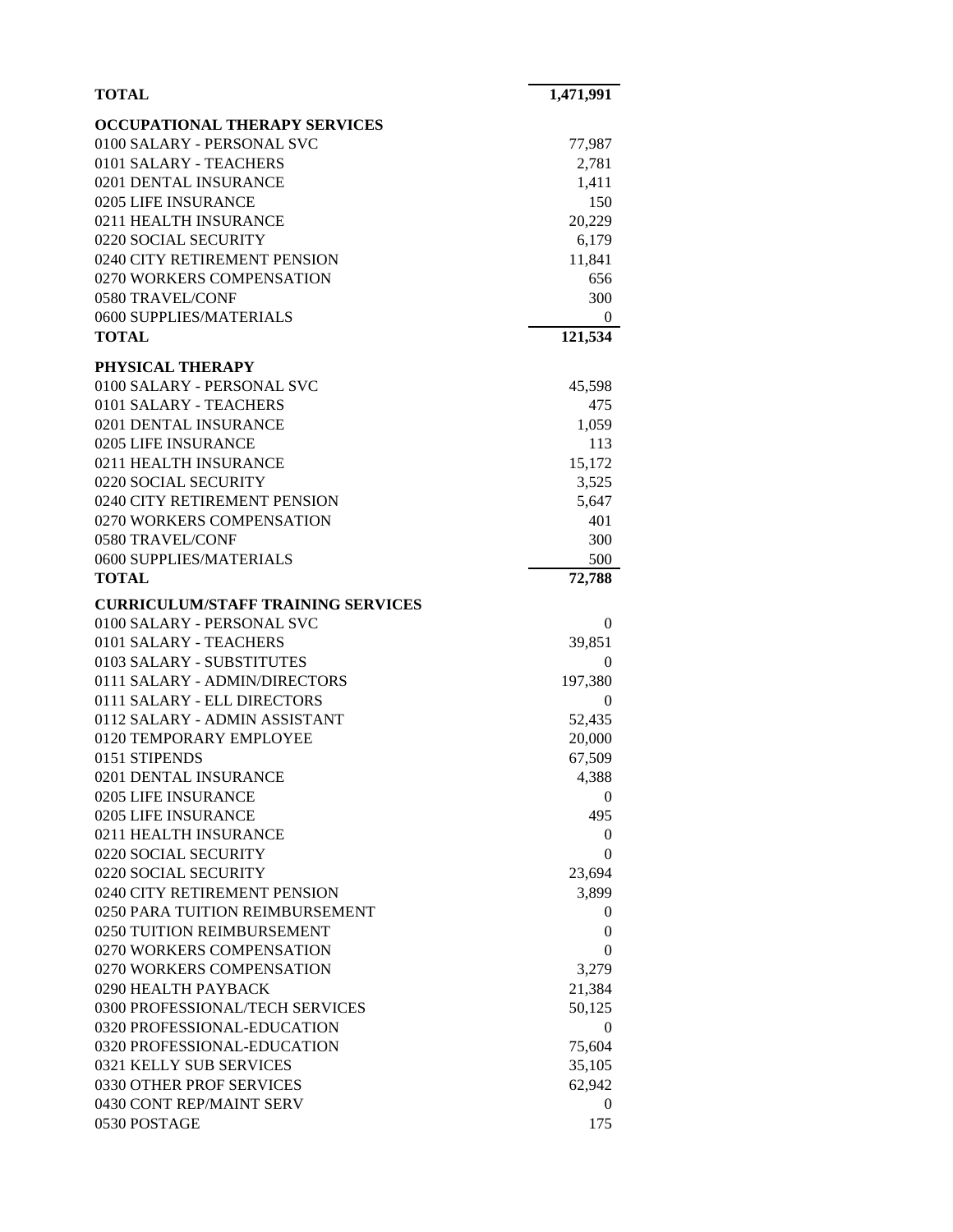| 0531 TELEPHONE                       | 2,250          |
|--------------------------------------|----------------|
| 0550 PRINTING/BINDING                | 1,245          |
| 0580 IN DISTRICT MILEAGE REIMB       | 2,500          |
| 0580 TRAVEL/CONF                     | 13,700         |
| 0600 SUPPLIES/MATERIALS              | 3,600          |
| 0600 SUPPLIES/MATERIALS              | 42,848         |
| 0640 BOOKS/PERIODICALS               | 48,800         |
| 0670 COMPUTER SOFTWARE               | 3,775          |
| 0673 SMALL EQUIPMENT                 | 6,989          |
| 0730 EQUIPMENT                       | 0              |
| 0733 FURNITURE & FIXTURES            | 0              |
| 0810 DUES & FEES                     | 24,916         |
| <b>TOTAL</b>                         | 808,886        |
|                                      |                |
| <b>LIBRARY SERVICES</b>              |                |
| 0100 SALARY - PERSONAL SVC           | 0              |
| 0101 SALARY - TEACHERS               | 550,508        |
| 0102 SALARY - AIDES                  | 137,288        |
| 0103 SALARY - SUBSTITUTES            | 216            |
| 0201 DENTAL INSURANCE                | 8,282          |
| 0205 LIFE INSURANCE                  | 1,944          |
| 0211 HEALTH INSURANCE                | 128,328        |
| 0220 SOCIAL SECURITY                 | 52,889         |
| 0240 CITY RETIREMENT PENSION         | 11,418         |
| 0250 TUITION REIMBURSEMENT           | 2,944          |
| 0270 WORKERS COMPENSATION            | 6,340          |
| 0290 HEALTH PAYBACK                  | 17,474         |
| 0321 KELLY SUB SERVICES              | 106            |
| 0430 CONT REP/MAINT SERV             |                |
|                                      | 13,843         |
| 0590 MISCELLANEOUS PURCH SERV        | 214            |
| 0600 SUPPLIES/MATERIALS              | 10,735         |
| 0610 MISC SUPPLIES                   | 560            |
| 0640 BOOKS/PERIODICALS               | 43,818         |
| 0650 AUDIOVISUAL MATERIALS           | 5,221          |
| 0670 COMPUTER SOFTWARE               | 1,015          |
| 0730 EQUIPMENT                       | $\overline{0}$ |
| $0810$ DUES & FEES                   | 79             |
| <b>TOTAL</b>                         | 993,223        |
| <b>TECHNICAL SUPPORT SERVICES</b>    |                |
| 0100 SALARY - PERSONAL SVC           | 71,395         |
| 0201 DENTAL INSURANCE                | 1,411          |
| 0205 LIFE INSURANCE                  | 150            |
| 0211 HEALTH INSURANCE                | 20,229         |
| 0220 SOCIAL SECURITY                 | 5,462          |
|                                      |                |
| 0240 CITY RETIREMENT PENSION         | 9,675          |
| 0270 WORKERS COMPENSATION            | 530            |
| 0618 LAMPING LIGHT BULBS             | 200            |
| <b>TOTAL</b>                         | 109,052        |
| <b>COMPUTER INSTRUCTION SERVICES</b> |                |
| 0100 SALARY - PERSONAL SVC           | 517,966        |
| 0103 SALARY - SUBSTITUTES            | 0              |
| 0120 TEMPORARY EMPLOYEE              | $\overline{0}$ |
| 0151 STIPENDS                        | 0              |
| 0201 DENTAL INSURANCE                | 5,181          |
|                                      |                |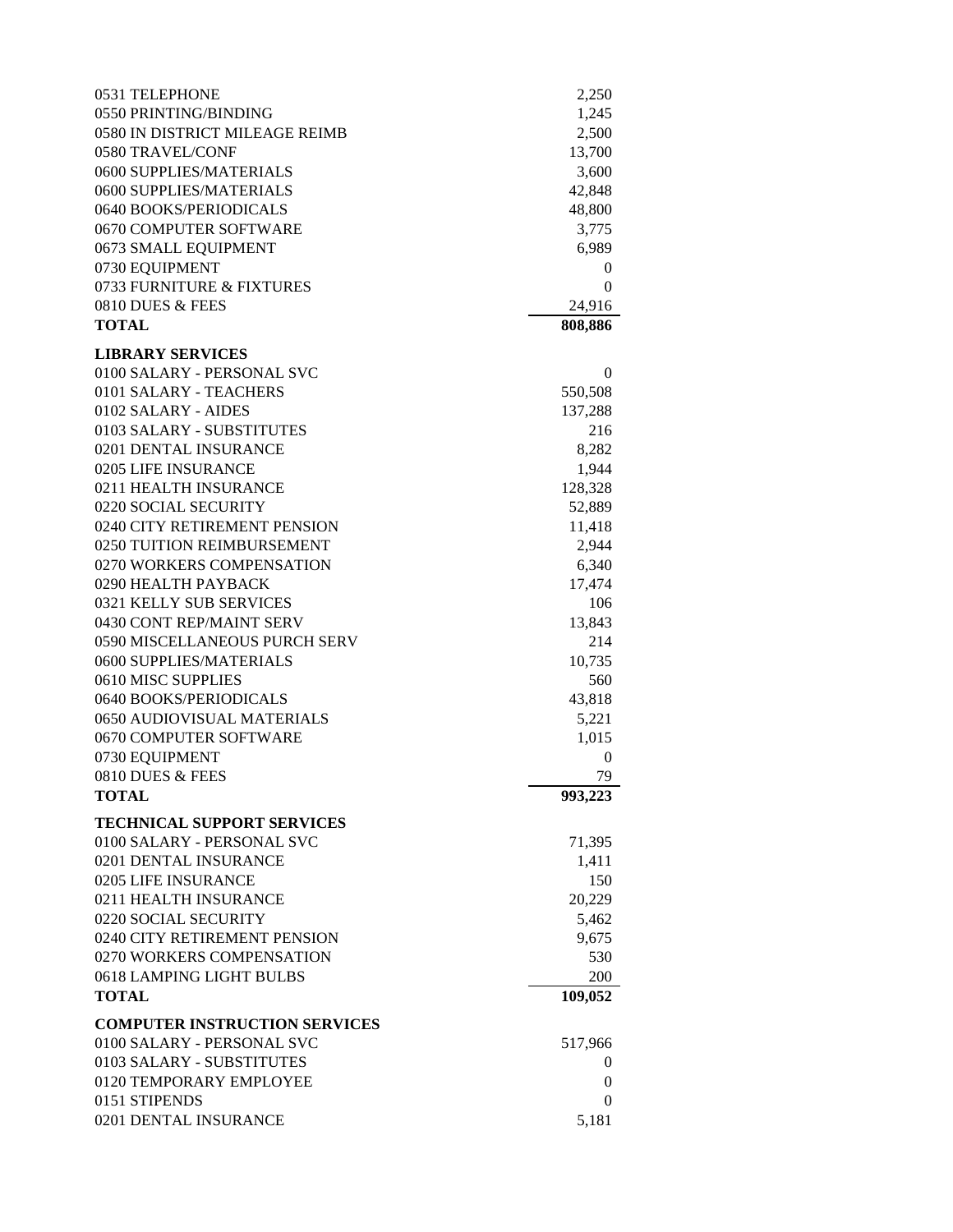| 0205 LIFE INSURANCE                                       | 1,410            |
|-----------------------------------------------------------|------------------|
| 0211 HEALTH INSURANCE                                     | 78,993           |
| 0220 SOCIAL SECURITY                                      | 40,300           |
| 0240 CITY RETIREMENT PENSION                              | 84,350           |
| 0270 WORKERS COMPENSATION                                 | 4,618            |
| 0290 HEALTH PAYBACK                                       | 8,830            |
| 0320 PROFESSIONAL-EDUCATION                               | 12,000           |
| 0321 KELLY SUB SERVICES                                   | $\theta$         |
| 0340 TECH SERV/PROF TECH SERV                             | $\Omega$         |
| 0430 CONT REP/MAINT SERV                                  | 47,380           |
| 0530 POSTAGE                                              | $\theta$         |
| 0600 SUPPLIES/MATERIALS                                   | 12,663           |
| 0640 BOOKS/PERIODICALS                                    | 500              |
| 0650 AUDIOVISUAL MATERIALS                                | 14,000           |
| 0670 COMPUTER SOFTWARE                                    | 25,000           |
| 0674 EQUIPMENT REPAIR                                     | 5,000            |
| 0730 EQUIPMENT                                            | $\boldsymbol{0}$ |
| 0810 DUES & FEES                                          | 7,000            |
| <b>TOTAL</b>                                              | 865,190          |
|                                                           |                  |
| <b>SCHOOL TECHNOLOGY PROGRAM</b>                          |                  |
| 0100 SALARY - PERSONAL SVC                                | $\theta$         |
| 0111 SALARY - ADMIN/DIRECTORS                             | 114,148          |
| 0120 STIPENDS                                             | $\theta$         |
| 0151 STIPENDS                                             | $\theta$         |
| 0201 DENTAL INSURANCE                                     | 872              |
| 0205 LIFE INSURANCE                                       | 150              |
| 0211 HEALTH INSURANCE                                     | 15,090           |
| 0220 SOCIAL SECURITY                                      | 8,732            |
| 0250 TUITION REIMBURSEMENT                                | 666              |
| 0270 WORKERS COMPENSATION                                 | 993              |
| 0300 PROFESSIONAL/TECH SERVICES                           | $\theta$         |
| 0531 TELEPHONE                                            | 29,000           |
| 0580 TRAVEL/CONF                                          | 9,248            |
| 0600 SUPPLIES/MATERIALS                                   | $\theta$         |
| 0650 AUDIOVISUAL MATERIALS                                | 0                |
| 0670 COMPUTER SOFTWARE                                    | $\overline{0}$   |
| 0730 EQUIPMENT                                            | $\overline{0}$   |
| <b>TOTAL</b>                                              | 178,900          |
| TOTAL STUDENT/INSTRUCTOR SUPPORT SERVICES                 | 8,327,547        |
|                                                           |                  |
| SCHOOL AND DISTRICT ADMINISTRATION                        |                  |
| <b>SCHOOL BOARD</b>                                       |                  |
| 0120 BOARD MTG ADM SUPPORT                                | 1,000            |
| 0130 SALARY - OVERTIME                                    | 500              |
| 0151 SUPERINTENDENT SEARCH STIPEND                        | 0                |
| 0220 SOCIAL SECURITY                                      | 38               |
| 0220 SUPERINTENDENT SEARCH SOCIAL S                       | 0                |
| 0270 WORKERS COMPENSATION                                 | 2                |
| 0321 KELLY SUB SERVICES                                   | 1,000            |
| 0321 SUPERINTENDENT SEARCH KELLY SV                       | $\theta$         |
| 0330 CB - Arbitration/Grievances                          | 0                |
| 0330 LEGAL/PROF SERVICES (litigation, labor issues, etc.) | 240,000          |
| 0330 LEGAL: COLLECTIVE BARGAINING                         | 0                |
| 0330 LEGAL: BUILDINGS/GROUNDS                             | 0                |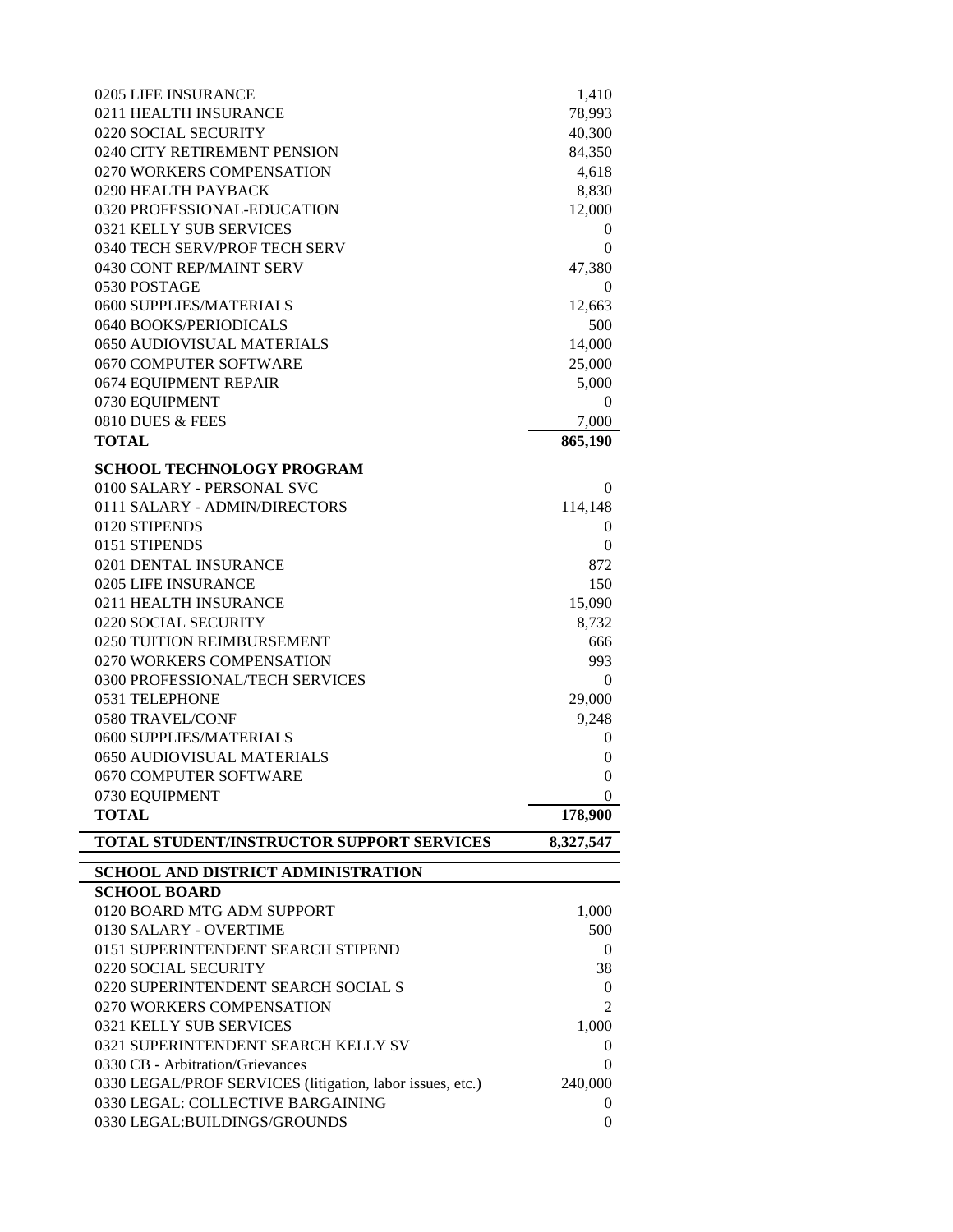| 0330 LEGAL:CB/FOOD EMP NEG                        | $\overline{0}$        |
|---------------------------------------------------|-----------------------|
| 0330 LEGAL:FERPA REQUESTS                         | 0                     |
| 0330 LEGAL: MISCELLANEOUS                         | 20,000                |
| 0330 LEGAL: PERSONNEL                             | 5,000                 |
| 0330 LEGAL: POLICIES                              | 0                     |
| 0330 LEGAL:STUDENT ISSUES                         | $\overline{0}$        |
| 0330 Litigation                                   | $\overline{0}$        |
| 0330 OTHER PROF SERVICES                          | $\overline{0}$        |
| 0330 SUPERINTENDENT SEARCH PROFSVCS               | $\theta$              |
| 0341 AUDIT SERVICES                               | 45,000                |
| 0440 RENTALS                                      | 610                   |
| 0522 LIABILITY INSURANCE                          | 109,272               |
| 0530 POSTAGE                                      | $\theta$              |
| 0531 SUPERINTENDENT SEARCH TELEPHON               | $\boldsymbol{0}$      |
| 0540 SUPERINTENDENT SEARCH ADVERTIS               | 0                     |
| 0550 PRINTING/BINDING                             | 3,585                 |
| 0580 SUPERINTENDENT SEARCH TRAVEL                 | $\theta$              |
| 0580 TRAVEL/CONF                                  | 4,000                 |
| 0600 SUPERINTENDENT SEARCH SUPPLIES               | $\theta$              |
| 0600 SUPPLIES/MATERIALS                           | 3,890                 |
| 0810 DUES & FEES                                  | 7,015                 |
| 0890 MISCELLANEOUS                                | $\theta$              |
| 0980 Prior year adjustments                       | $\theta$              |
| <b>TOTAL</b>                                      | 440,912               |
|                                                   |                       |
| <b>SUPERINTENDENT SERVICES</b>                    |                       |
| 0111 SALARY - ADMIN/DIRECTORS                     | 153,000               |
| 0112 SALARY - ADMIN ASSISTANT                     | 79,406                |
| 0120 OTHER SALARIES                               | 260                   |
| 0151 STIPENDS                                     | 0                     |
| 0201 DENTAL INSURANCE                             | 2,103                 |
| 0205 LIFE INSURANCE                               | 675                   |
| 0211 HEALTH INSURANCE                             | 30,114                |
| 0220 SOCIAL SECURITY                              | 18,157                |
| 0230 RETIREMENT CONTRIBUTIONS                     | 0                     |
| 0232 OPEB ASSESSMENT                              | 2,194                 |
| 0240 CITY RETIREMENT PENSION                      | 20,505                |
| 0270 WORKERS COMPENSATION                         | 3,740                 |
| 0290 HEALTH PAYBACK                               | 2,500                 |
| 0300 PROFESSIONAL/TECH SERVICES                   | 25,700                |
| 0321 KELLY SUB SERVICES                           | $\theta$              |
| 0530 POSTAGE<br>0531 TELEPHONE                    | 120                   |
|                                                   | 2,200                 |
| 0550 PRINTING/BINDING                             | 3,000                 |
| 0580 TRAVEL/CONF<br>0590 MISCELLANEOUS PURCH SERV | 7,000                 |
|                                                   | $\overline{0}$        |
| 0600 SUPPLIES/MATERIALS                           | 6,880                 |
| 0640 BOOKS/PERIODICALS<br>0670 COMPUTER SOFTWARE  | $\overline{0}$<br>670 |
|                                                   | 930                   |
| 0673 SMALL EQUIPMENT<br>0730 EQUIPMENT            | $\boldsymbol{0}$      |
| 0810 DUES & FEES                                  | 14,000                |
| <b>TOTAL</b>                                      | 373,155               |
|                                                   |                       |
| <b>SCHOOL LEADERSHIP</b>                          |                       |

0100 SALARY - PERSONAL SVC 0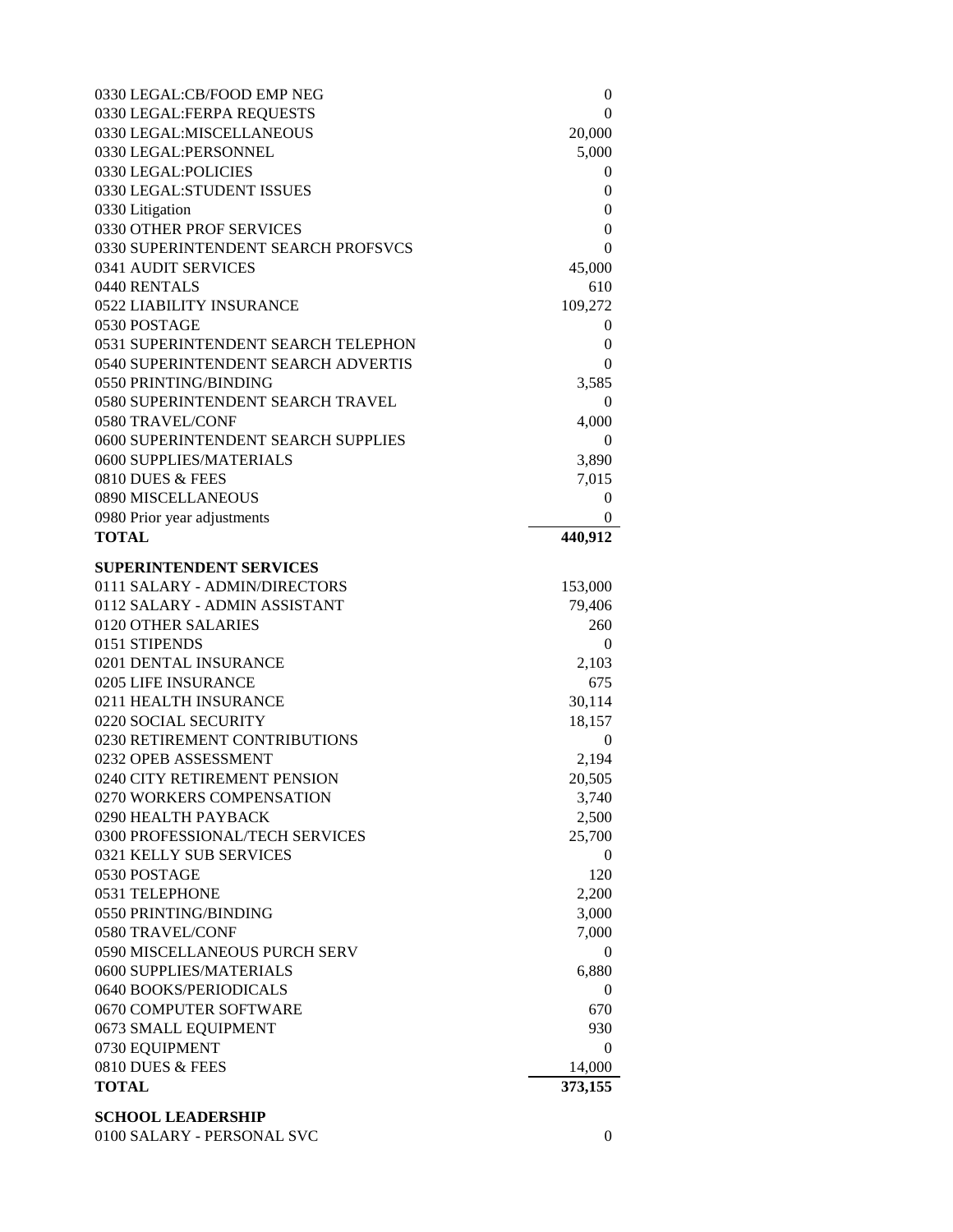| 0103 SALARY - ADMIN SUB          | $\overline{0}$   |
|----------------------------------|------------------|
| 0103 SALARY - SUBSTITUTES        | 49,150           |
| 0111 SALARY - PRINCIPALS         | 1,560,056        |
| 0112 SALARY - ADMIN ASSISTANTS   | 483,070          |
| 0120 FLYNN TEMP ADM SUPPORT      | 0                |
| 0120 TEMPORARY EMPLOYEE          | 4,000            |
| 0130 SALARY - OVERTIME           | 0                |
| 0151 STIPENDS                    | $\theta$         |
| 0201 DENTAL INSURANCE            | 25,661           |
| 0202 DENTAL INS - AIDES          | $\overline{0}$   |
| 0205 LIFE INSURANCE              | 4,079            |
| 0211 HEALTH INSURANCE            | 402,275          |
| 0220 SOCIAL SECURITY             | 157,301          |
| 0240 CITY RETIREMENT PENSION     | 76,190           |
| 0250 TUITION REIMBURSEMENT       | 17,530           |
| 0270 WORKERS COMPENSATION        | 16,926           |
| 0290 HEALTH PAYBACK              | 24,863           |
| 0291 GOLDEN HANDSHAKE            | 0                |
| 0300 PROFESSIONAL/TECH SERVICES  | 0                |
| 0300 PROFESSIONAL/TECH SERVICES  | 0                |
| 0330 OTHER PROF SERVICES         | 0                |
| 0430 CONT REP/MAINT SERV         | 11,565           |
| 0440 RENTALS                     | 4,252            |
| 0440 RENTALS                     | 2,699            |
| 0530 POSTAGE                     | 20,745           |
| 0531 TELEPHONE                   | 56,533           |
| 0550 PRINTING/BINDING            | 1,084            |
| 0580 TRAVEL/CONF                 | 1,565            |
| 0590 MISCELLANEOUS PURCH SERV    | $\overline{0}$   |
| 0590 MISCELLANEOUS PURCH SERV    | 1,218            |
|                                  |                  |
| 0600 SUPPLIES/MATERIALS          | 9,382            |
| 0600 SUPPLIES/MATERIALS          | 3,031            |
| 0640 BOOKS/PERIODICALS           | 895              |
| 0670 COMPUTER SOFTWARE           | 56               |
| 0673 SMALL EQUIPMENT             | 1,910            |
| 0730 EQUIPMENT                   | $\boldsymbol{0}$ |
| 0733 FURNITURE & FIXTURES        | $\boldsymbol{0}$ |
| 0810 DUES & FEES                 | 6,833            |
| 0810 PRINCIPAL DUES PER CONTRACT | 9,000            |
| 0980 Prior year adjustments      | $\boldsymbol{0}$ |
| <b>TOTAL</b>                     | 2,951,870        |
| SPECIAL EDUCATION ADMINISTRATION |                  |
| 0101 SALARY - TEACHERS           | $\theta$         |
| 0111 SALARY - ADMIN/DIRECTORS    | 161,240          |
| 0112 SALARY - ADMIN ASSISTANT    | 72,834           |
| 0120 Special Ed Temp Help        | 10,991           |
| 0130 SALARY - OVERTIME           | $\bf{0}$         |
| 0135 SALARY - EXTRA HOURS        | 0                |
| 0151 STIPENDS                    | 0                |
| 0201 DENTAL INSURANCE            | 4,411            |
| 0205 LIFE INSURANCE              | 469              |
| 0211 HEALTH INSURANCE            | 63,215           |
| 0220 SOCIAL SECURITY             | 18,747           |
| 0240 CITY RETIREMENT PENSION     | 7,961            |
|                                  |                  |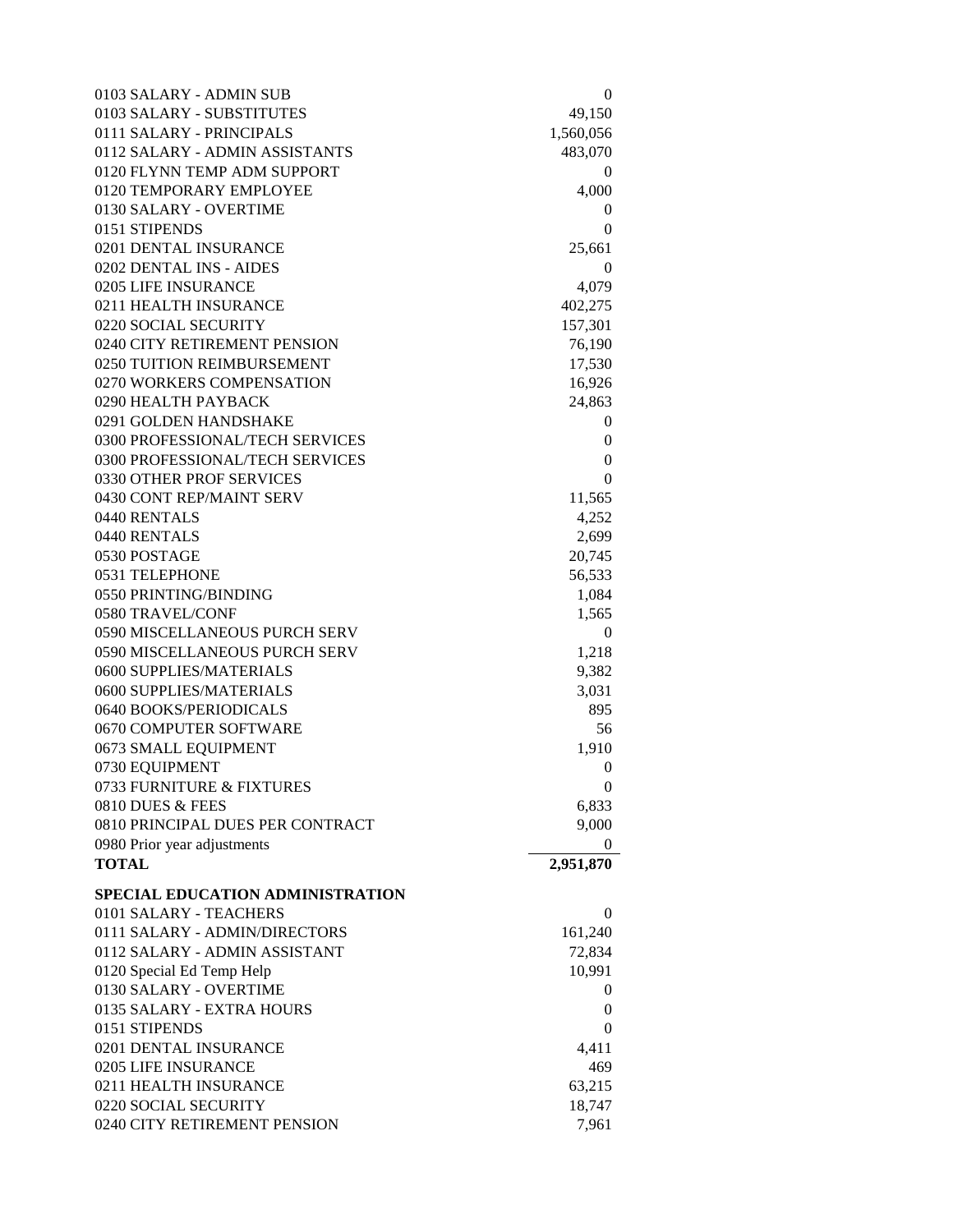| 0250 TUITION REIMBURSEMENT                  | 2,386               |        |
|---------------------------------------------|---------------------|--------|
| 0270 WORKERS COMPENSATION                   | 2,834               |        |
| 0290 HEALTH PAYBACK                         | 16,000              |        |
| 0330 OTHER PROF SERVICES                    | 22,500              |        |
| 0430 CONT REP/MAINT SERV                    | 4,331               |        |
| 0521 PROPERTY INSURANCE                     | 746                 |        |
| 0530 POSTAGE                                | 100                 |        |
| 0531 TELEPHONE                              | 7,732               |        |
| 0540 ADVERTISING                            | $\overline{0}$      |        |
| 0550 PRINTING/BINDING                       | $\overline{0}$      |        |
| 0580 TRAVEL/CONF                            | 2,065               |        |
| 0590 MISCELLANEOUS PURCH SERV               | $\theta$            |        |
| 0600 SUPPLIES/MATERIALS                     | 5,726               |        |
| 0670 COMPUTER SOFTWARE                      | $\overline{0}$      |        |
| 0730 EQUIPMENT                              | $\overline{0}$      |        |
| 0810 DUES & FEES                            | 215                 |        |
| <b>TOTAL</b>                                | 404,504             |        |
| <b>FISCAL SERVICES</b>                      |                     |        |
| 0111 SALARY - ADMIN/DIRECTORS               | 99,323              |        |
| 0112 SALARY - BUSINESS OFFICE STAFF         | 298,592             |        |
| 0120 TEMPORARY EMPLOYEE                     | 1,698               |        |
| 0130 SALARY - OVERTIME                      | 5,000               |        |
| 0201 DENTAL INSURANCE                       | 6,439               |        |
| 0205 LIFE INSURANCE                         | 900                 |        |
| 0211 HEALTH INSURANCE                       | 111,095             |        |
| 0220 SOCIAL SECURITY                        | 30,441              |        |
| 0240 CITY RETIREMENT PENSION                | 46,015              |        |
| 0250 TUITION REIMBURSEMENT                  | 1,802               |        |
| 0270 WORKERS COMPENSATION                   | 2,548               |        |
| 0300 PROFESSIONAL/TECH SERVICES             | 8,257               |        |
| 0330 OTHER PROF SERVICES                    | 30,000              |        |
| 0430 CONT REP/MAINT SERV                    | 64,087              |        |
| 0530 POSTAGE                                |                     |        |
| 0531 TELEPHONE                              | $\boldsymbol{0}$    |        |
| 0540 ADVERTISING                            | 700<br>1,000        |        |
|                                             |                     |        |
| 0580 TRAVEL/CONF/PROF DEV                   | 6,825               |        |
| 0600 SUPPLIES/MATERIALS                     | 10,043              |        |
| 0670 COMPUTER SOFTWARE                      | 300                 |        |
| 0673 SMALL EQUIPMENT                        | 2,291               |        |
| 0730 EQUIPMENT<br>0733 FURNITURE & FIXTURES | $\boldsymbol{0}$    |        |
|                                             | 0                   |        |
| 0810 DUES & FEES                            | 24,050              |        |
| 0830 INTEREST                               | 15,000              |        |
| 0890 MISCELLANEOUS<br><b>TOTAL</b>          | $\theta$<br>766,406 | 766406 |
|                                             |                     |        |
| PERSONNEL SERVICES                          |                     |        |
| 0100 SALARY - PERSONAL SVC                  | 218,220             |        |
| 0111 SALARY - ADMIN/DIRECTORS               | 191,878             |        |
| 0120 TEMPORARY EMPLOYEE                     | 7,885               |        |
| 0130 SALARY - OVERTIME                      | 500                 |        |
| 0151 STIPENDS                               | $\mathbf{0}$        |        |
| 0201 DENTAL INSURANCE                       | 5,762               |        |
| 0205 LIFE INSURANCE                         | 855                 |        |
| 0211 HEALTH INSURANCE                       | 81,150              |        |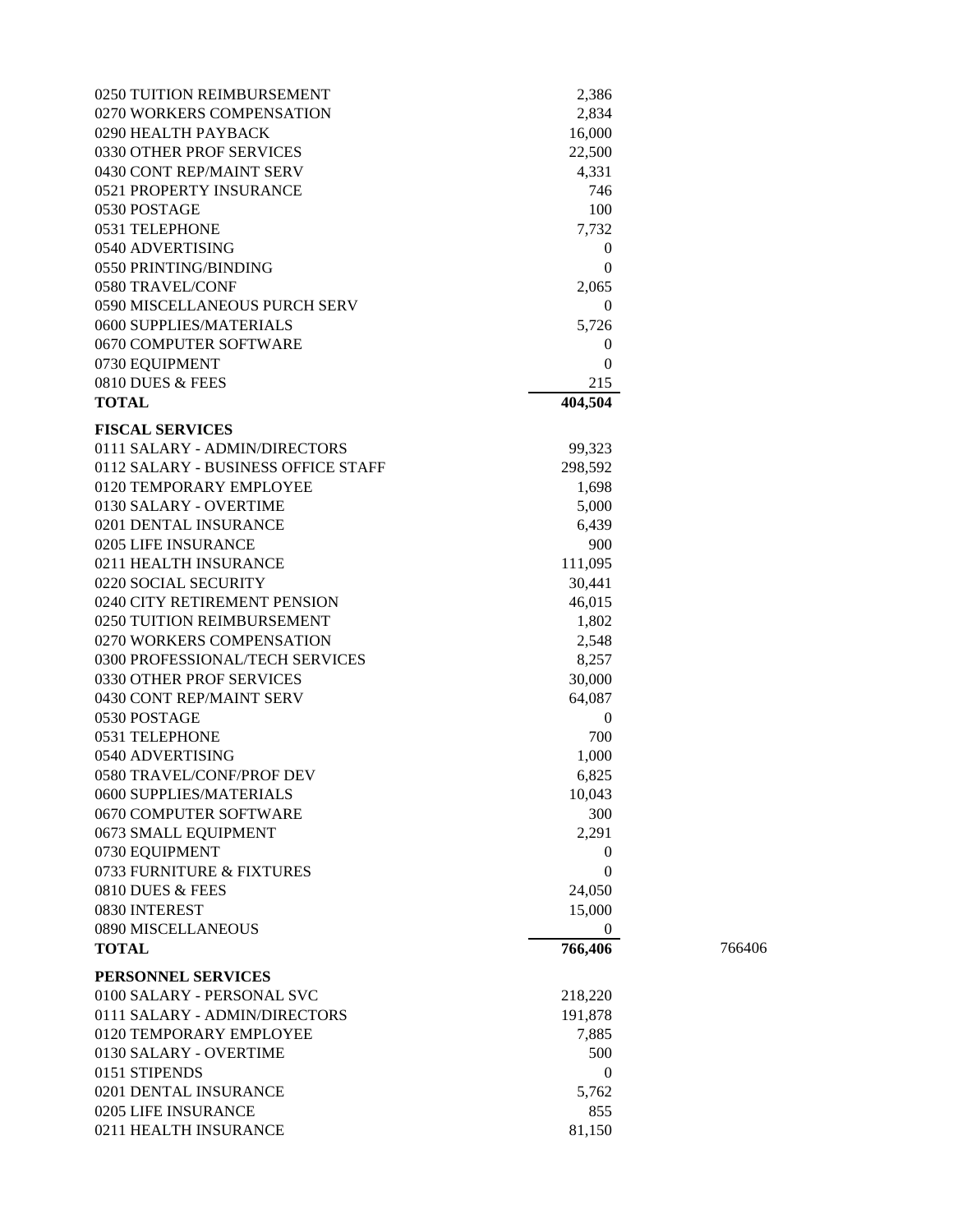| 0220 SOCIAL SECURITY                   | 28,907           |
|----------------------------------------|------------------|
| 0240 CITY RETIREMENT PENSION           | 49,418           |
| 0250 TUITION REIMBURSEMENT             | 1,971            |
| 0270 WORKERS COMPENSATION              | 2,806            |
| 0290 HEALTH PAYBACK                    | 0                |
| 0300 PROFESSIONAL/TECH SERVICES        | 26,141           |
| 0321 KELLY SUB SERVICES                | 0                |
| 0330 OTHER PROF SERVICES               | 18,087           |
| 0430 CONT REP/MAINT SERV               | $\boldsymbol{0}$ |
| 0531 HR TELEPHONE                      | $\theta$         |
| 0540 ADVERTISING                       | 12,401           |
| 0580 TRAVEL/CONF                       | 10,896           |
| <b>0580 TRAVEL/REIMB CANDIDATES</b>    | $\boldsymbol{0}$ |
| 0590 MISCELLANEOUS PURCH SERV          | 55               |
| 0600 SUPPLIES/MATERIALS                | 8,536            |
| 0670 COMPUTER SOFTWARE                 |                  |
|                                        | 1,800            |
| 0673 SMALL EQUIPMENT                   | 3,409            |
| 0730 EQUIPMENT                         | 0                |
| 0810 DUES & FEES                       | 21,000           |
| 0890 MISCELLANEOUS                     | 70               |
| <b>TOTAL</b>                           | 691,747          |
| <b>MANAGEMENT INFORMATION SERVICES</b> |                  |
| 0100 SALARY - PERSONAL SVC             | 121,228          |
| 0201 DENTAL INSURANCE                  | 2,284            |
| 0205 LIFE INSURANCE                    | 300              |
| 0211 HEALTH INSURANCE                  | 35,319           |
| 0220 SOCIAL SECURITY                   | 9,274            |
| 0240 CITY RETIREMENT PENSION           | 18,123           |
| 0270 WORKERS COMPENSATION              | 989              |
| 0300 PROFESSIONAL/TECH SERVICES        | 0                |
| 0340 TECH SERV/PROF TECH SERV          | 12,850           |
| 0430 CONT REP/MAINT SERV               | 99,644           |
| 0600 SUPPLIES/MATERIALS                | $\boldsymbol{0}$ |
| 0673 SMALL EQUIPMENT                   | $\boldsymbol{0}$ |
| 0730 EQUIPMENT                         | $\mathbf{0}$     |
| <b>TOTAL</b>                           | 300,010          |
|                                        |                  |
| <b>GRANTS DEPARTMENT</b>               |                  |
| 0110 SALARY - REGULAR EMPLOYEES        | 0                |
| 0111 SALARY - ADMIN/DIRECTORS          | 78,413           |
| 0112 SALARY - ADMIN ASSISTANT          | 20,523           |
| 0201 DENTAL INSURANCE                  | 1,103            |
| 0205 LIFE INSURANCE                    | 225              |
| 0211 HEALTH INSURANCE                  | 22,635           |
| 0220 SOCIAL SECURITY                   | 7,569            |
| 0240 CITY RETIREMENT PENSION           | 14,467           |
| 0250 TUITION REIMBURSEMENT             | 662              |
| 0270 WORKERS COMPENSATION              | 1,206            |
| 0330 OTHER PROF SERVICES               | 9,350            |
| 0530 POSTAGE                           | 0                |
| 0531 TELEPHONE                         | 900              |
| 0580 TRAVEL/CONF                       | 400              |
| 0600 SUPPLIES/MATERIALS                | 1,200            |
| 0670 COMPUTER SOFTWARE                 | 600              |
| 0810 DUES & FEES                       | 0                |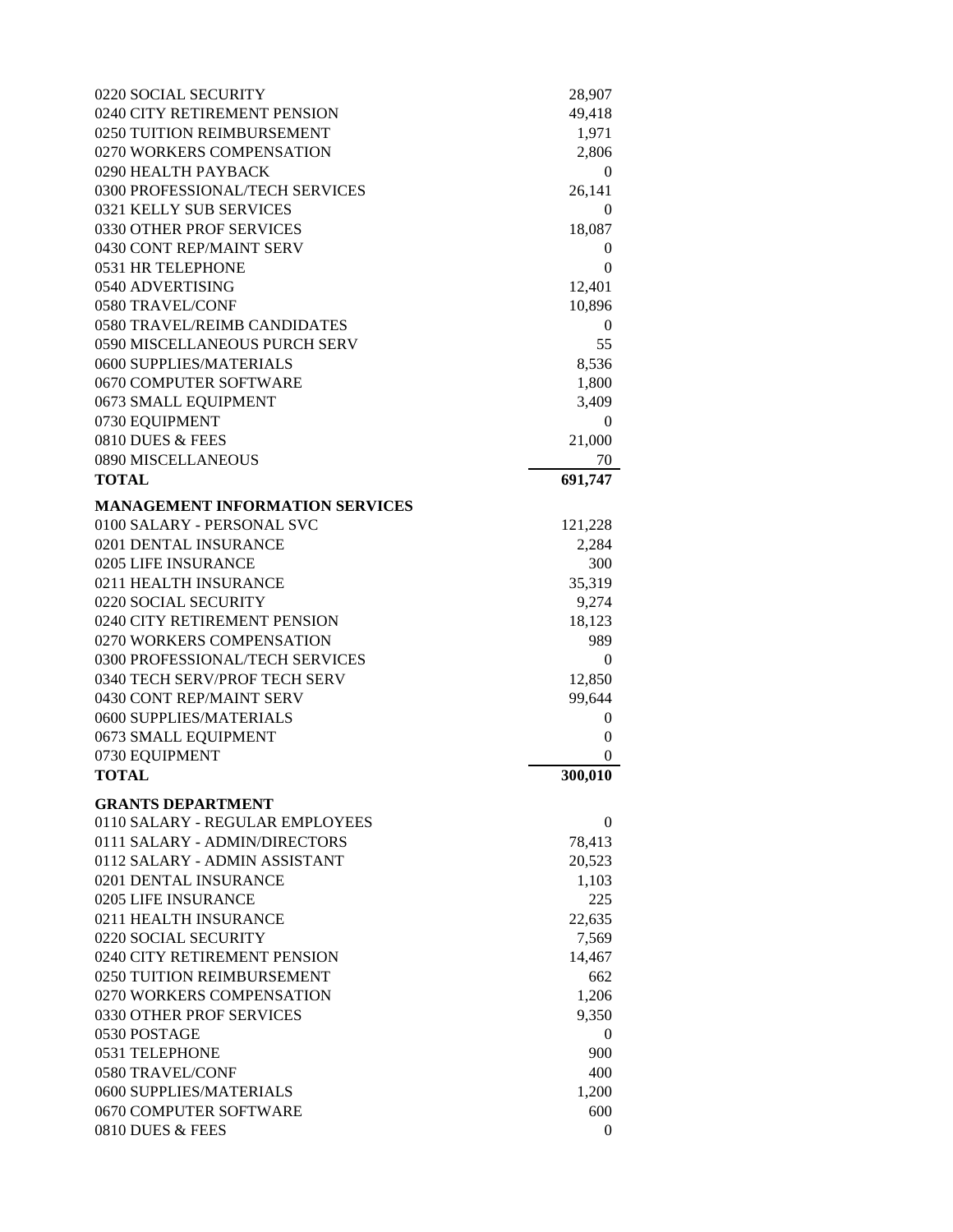| <b>TOTAL</b>                                        | 159,251             |
|-----------------------------------------------------|---------------------|
| <b>EMPLOYEE BENEFITS/DISTRICT SERVICES</b>          |                     |
| 0140 20-20 RETIRED TEACHERS                         | $\boldsymbol{0}$    |
| 0160 SALARY - GOLDEN HANDSHAKE                      | $\theta$            |
| 0201 DENTAL INSURANCE                               | 0                   |
| 0205 LIFE INSURANCE                                 | 0                   |
| 0211 CATAMOUNT/SEC 125/OTHER BENE                   | 32,400              |
| 0215 HEALTH INS-EARLY RETIRE                        | 25,000              |
| 0220 SOCIAL SECURITY                                | 21,803              |
| 0240 CITY RETIREMENT PENSION                        | $\boldsymbol{0}$    |
| 0250 TUITION REIMBURSEMENT                          | 0                   |
| 0260 UNEMPLOYMENT COMPENSATION                      | 75,000              |
| 0270 WORKERS COMPENSATION                           | $\boldsymbol{0}$    |
| 0290 HEALTH PAYBACK/FINGERPRINTS                    | 0                   |
| 0291 GOLDEN HANDSHAKE                               | 285,000             |
| 0330 OTHER PROF SERVICES                            | 0                   |
| 0530 POSTAGE                                        | 16,000              |
| 0531 TELEPHONE<br>0590 MISCELLANEOUS PURCH SERV     | 19,947              |
| <b>TOTAL</b>                                        | $\theta$<br>475,150 |
|                                                     |                     |
| TOTAL SCHOOL AND CENTRAL ADMINISTRATION             | 6,563,004           |
| <b>OPERATIONS SERVICES</b>                          |                     |
| <b>OPERATIONS AND MAINTENANCE</b>                   |                     |
| 0111 SALARY - ADMIN/DIRECTORS                       | 207,160             |
| 0112 SALARY - ADMIN ASSISTANT                       | 59,902              |
| 0151 STIPENDS                                       | 0                   |
| 0201 DENTAL INSURANCE                               | 2,284               |
| 0205 LIFE INSURANCE                                 | 600                 |
| 0211 HEALTH INSURANCE<br>0220 SOCIAL SECURITY       | 55,547              |
| 0240 CITY RETIREMENT PENSION                        | 20,817<br>23,270    |
| 0270 WORKERS COMPENSATION                           | 12,435              |
| 0290 HEALTH PAYBACK                                 | 5,057               |
| 0320 PROFESSIONAL-EDUCATION                         | 0                   |
| 0330 OTHER PROF SERVICES                            | 79,250              |
| 0330 OTHER PROF SERVICES                            | 40,000              |
| 0430 CONT REP/MAINT SERV                            |                     |
|                                                     |                     |
| 0531 TELEPHONE                                      | 15,450<br>25,000    |
| 0540 ADVERTISING                                    | 1,700               |
| 0550 PRINTING/BINDING                               | $\bf{0}$            |
| 0580 TRAVEL/CONF                                    | 1,000               |
| 0590 MISCELLANEOUS PURCH SERV                       | 0                   |
| 0600 SUPPLIES/MATERIALS                             | 8,318               |
| 0810 DUES & FEES                                    | 7,317               |
| 0980 Prior year adjustments                         | $\boldsymbol{0}$    |
| <b>TOTAL</b>                                        | 565,106             |
| <b>CARE AND UPKEEP OF BUILDINGS</b>                 |                     |
| 0114 SALARY - MAINTENANCE                           | 933,680             |
| 0115 SALARY - CUSTODIAN                             | 1,244,951           |
| 0120 TEMPORARY EMPLOYEE                             | 55,000              |
| 0130 SALARY - CUSTODIAN OT                          | 55,000              |
| 0131 SALARY - MAINT OT<br>0132 SALARY - SECURITY OT | 81,000<br>9,000     |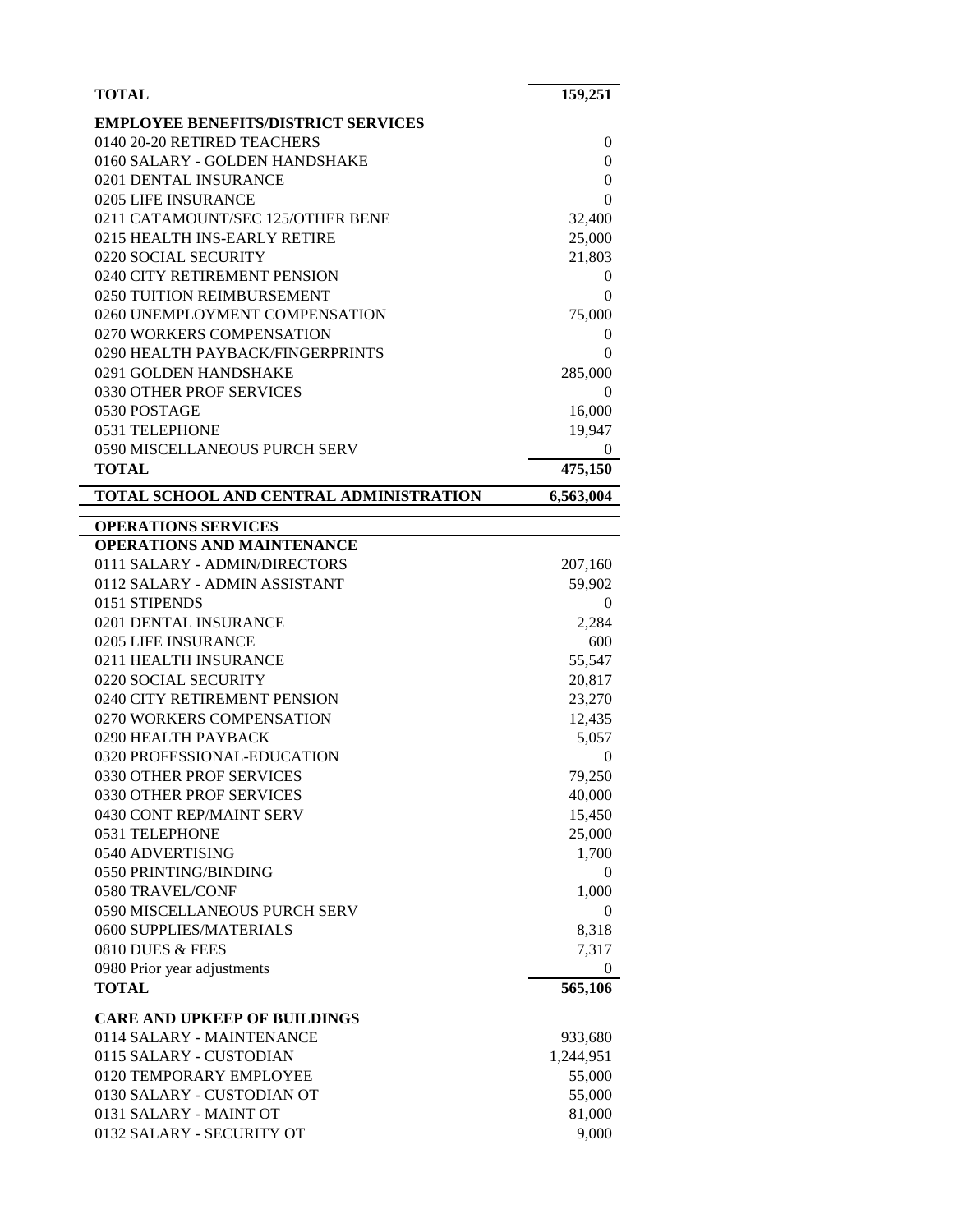| 0133 SALARY - CUSTODIAN/RENTAL OT                        | 0                       |
|----------------------------------------------------------|-------------------------|
| 0201 DENTAL INSURANCE                                    | 42,244                  |
| 0205 LIFE INSURANCE                                      | 7,500                   |
| 0211 HEALTH INSURANCE                                    | 747,119                 |
| 0220 SOCIAL SECURITY                                     | 182,366                 |
| 0240 CITY RETIREMENT PENSION                             | 276,293                 |
| 0270 WORKERS COMPENSATION                                | 156,120                 |
| 0290 HEALTH PAYBACK                                      | 5,243                   |
| 0330 OTHER PROF SERVICES                                 | 20,000                  |
| 0342 ARCHITECTURE & ENGINEERING SVC                      | 8,000                   |
| 0411 MURRAY ST WATER/SEWAGE                              | 484                     |
| 0411 NO CHAMPL WATER/SEWAGE                              | $\Omega$                |
| 0411 WATER/SEWAGE                                        | 109,811                 |
| 0415 MURRAY ST OUTSIDE LIGHTING                          | $\theta$                |
| 0415 NO CHAMPL OUTSIDE LIGHTING                          | $\theta$                |
| 0415 OUTSIDE LIGHTING                                    | 22,195                  |
| 0421 DISPOSAL SERVICES                                   | 82,400                  |
| 0424 DUST MOP SERVICE                                    | 20,000                  |
| 0425 UNIFORMS                                            | 0                       |
| 0430 CONT REP/MAINT SERV                                 | 176,342                 |
| 0433 FIRE ALARMS                                         | 6,180                   |
| 0435 GLASS REPLACEMENT                                   | 10,000                  |
| 0439 FIRE EXTINQUISHER MAINT                             | 10,000                  |
| 0440 RENTALS                                             | 5,000                   |
| 0442 EQUIPMENT-LEASE/RENTAL                              | 5,615                   |
| 0521 PROPERTY INSURANCE                                  | 139,885                 |
| 0539 ENERGY MANAGEMENT                                   | 8,000                   |
| 0550 PRINTING/BINDING                                    | 0                       |
| 0580 TRAVEL/CONF                                         | 0                       |
| 0600 SUPPLIES/MATERIALS                                  | 0                       |
| 0602 UNIFORMS                                            | 10,000                  |
| 0611 CUSTODIAL SUPPLIES                                  | 115,702                 |
| 0612 BUILDING MATERIALS                                  | 20,000                  |
| 0613 PLUMBING SUPPLIES                                   | 40,000                  |
| 0614 ELECTRICAL MATERIALS                                | 39,490                  |
| <b>0615 HARDWARE MATERIALS</b>                           | 37,500                  |
| 0616 PAINT MATERIALS                                     | 5,000                   |
| 0617 HVAC MATERIALS                                      | 44,500                  |
| 0618 LAMPING LIGHT BULBS                                 | 4,510                   |
| 0622 ELECTRICITY                                         | 811,244                 |
| 0622 MURRAY ST ELECTRICITY<br>0622 NO CHAMPL ELECTRICITY | 1,407<br>$\overline{0}$ |
| 0623 NATURAL GAS CONCESSION                              | 9,270                   |
| <b>0625 BOILER TREATMENT</b>                             |                         |
| 0628 WOOD CHIPS                                          | 7,210<br>94,522         |
| 0629 MURRAY ST NATURAL GAS HEAT                          | 1,750                   |
| 0629 NATURAL GAS HEAT                                    | 340,603                 |
| 0629 NO CHAMPL NATURAL GAS HEAT                          | $\theta$                |
| 0673 SMALL EQUIPMENT                                     | 16,773                  |
| 0679 FLOORING MATERIALS                                  | 20,000                  |
| 0690 OTHER SUPPLIES MATERIALS                            | 8,713                   |
| 0730 EQUIPMENT                                           | 0                       |
| 0731 CUSTODIAL EQUIPMENT                                 | 24,757                  |
| 0733 FURNITURE & FIXTURES                                | 20,603                  |
| <b>TOTAL</b>                                             | $\overline{6,092,984}$  |
|                                                          |                         |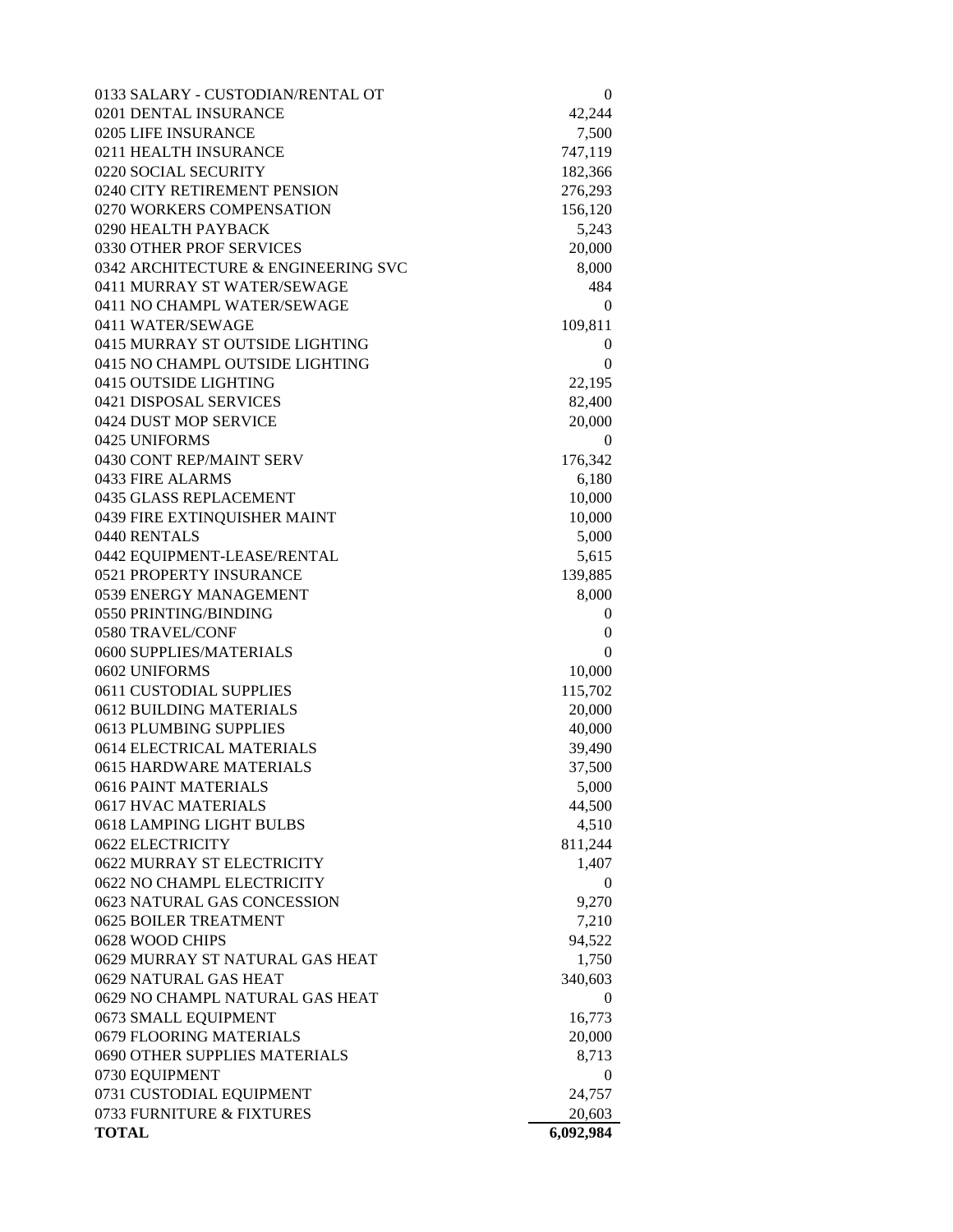| <b>CARE AND UPKEEP OF GROUNDS</b>  |                  |
|------------------------------------|------------------|
| 0422 SNOW PLOWING SERVICE          | $\boldsymbol{0}$ |
| 0426 TREE REMOVAL                  | $\theta$         |
| 0427 PAVING SERVICE                | 5,000            |
| 0430 CONT REP/MAINT SERV           | 23,360           |
| 0442 EQUIPMENT-LEASE/RENTAL        | 25,750           |
| 0461 SALT & SAND                   | $\theta$         |
| 0462 SEED                          | 5,000            |
| 0464 FENCING MATERIALS             | 6,000            |
| 0465 LOAM                          | $\theta$         |
| 0466 FILL/GRAVEL/STONE             | 9,000            |
| 0469 MISCELLANEOUS                 | $\theta$         |
| 0600 SUPPLIES/MATERIALS            | 35,000           |
| 0619 REPAIR PARTS                  | 10,000           |
| 0673 SMALL EQUIPMENT               | 8,788            |
| 0730 EQUIPMENT                     | $\overline{0}$   |
| 0731 MACHINERY                     | $\theta$         |
| <b>TOTAL</b>                       | 127,898          |
| <b>VEHICLE MAINTENANCE PROGRAM</b> |                  |
| 0114 SALARY - MAINTENANCE          | 53,974           |
| 0201 DENTAL INSURANCE              | $\theta$         |
| 0205 LIFE INSURANCE                | 150              |
| 0211 HEALTH INSURANCE              | 21,417           |
| 0220 SOCIAL SECURITY               | 4,129            |
| 0240 CITY RETIREMENT PENSION       | 8,012            |
| 0270 WORKERS COMPENSATION          | 3,619            |
| 0290 HEALTH PAYBACK                | 3,550            |
| 0430 CONT REP/MAINT SERV           | 2,803            |
| 0442 EQUIPMENT-LEASE/RENTAL        | 32,960           |
| 0521 PROPERTY INSURANCE            | $\theta$         |
| 0590 MISCELLANEOUS PURCH SERV      | 0                |
| 0619 REPAIR PARTS                  | 29,279           |
| 0626 GASOLINE                      | 39,900           |
| 0627 DIESEL FUEL                   | 6,300            |
| 0690 OTHER SUPPLIES MATERIALS      | 6,000            |
| 0730 EQUIPMENT                     | 77,212           |
| <b>TOTAL</b>                       | 289,304          |
| <b>SECURITY</b>                    |                  |
| 0100 SALARY - DOORKEEPER           | 18,681           |
| 0211 HEALTH INSURANCE              | $\theta$         |
| 0220 SOCIAL SECURITY               | 1,429            |
| 0270 WORKERS COMPENSATION          | 122              |
| 0290 HEALTH PAYBACK                | $\overline{0}$   |
| 0300 PROFESSIONAL/TECH SERVICES    | 0                |
| 0590 MISCELLANEOUS PURCH SERV      | 396              |
| 0600 SUPPLIES/MATERIALS            | 0                |
| <b>TOTAL</b>                       | 20,629           |
| PREVENTATIVE MAINTENANCE PROGRAM   |                  |
| 0114 SALARY - MAINTENANCE          | $\overline{0}$   |
| 0201 DENTAL INSURANCE              | 0                |
| 0205 LIFE INSURANCE                | 0                |
| 0211 HEALTH INSURANCE              | $\mathbf{0}$     |
|                                    |                  |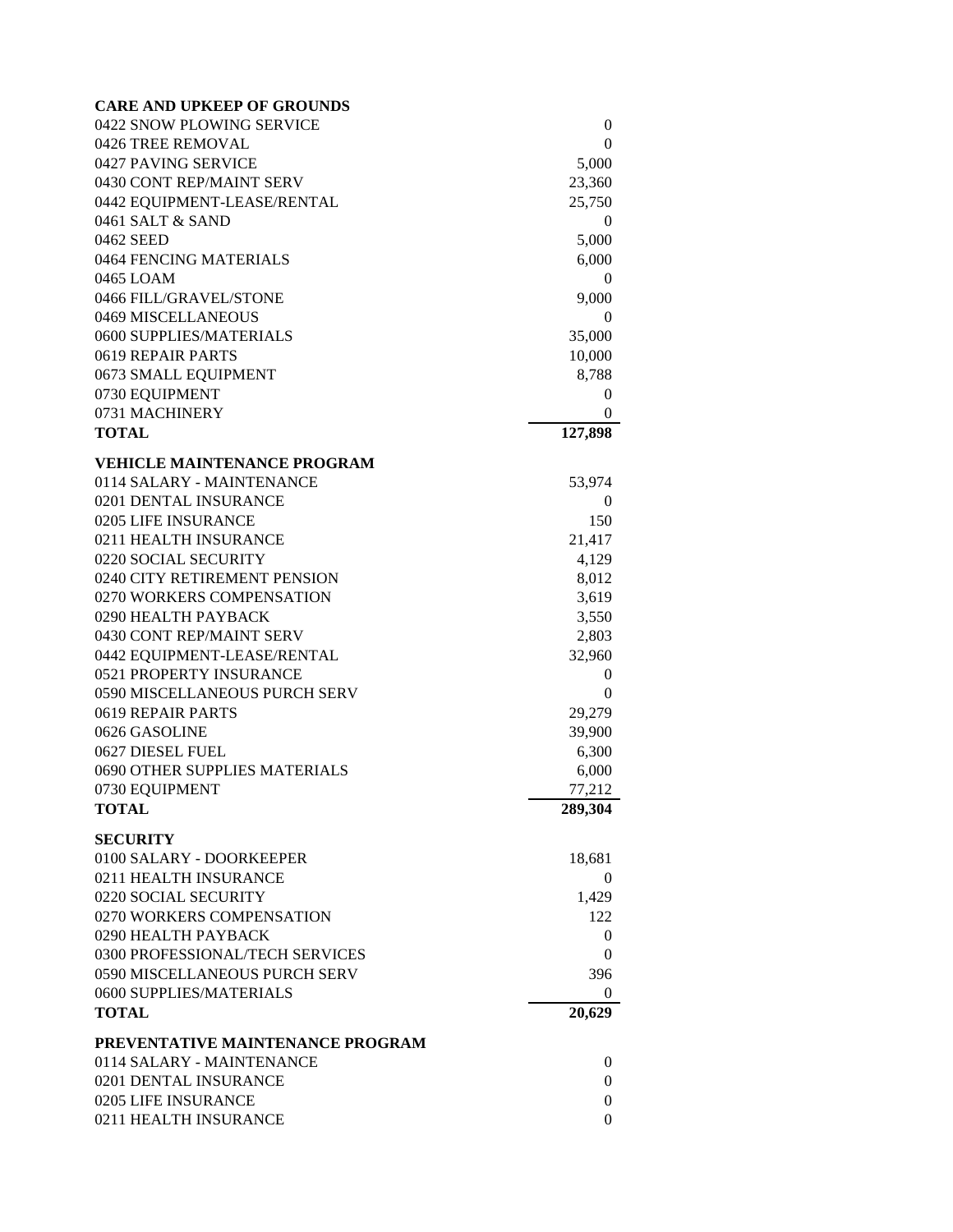| 0220 SOCIAL SECURITY                | $\boldsymbol{0}$ |
|-------------------------------------|------------------|
| 0240 CITY RETIREMENT PENSION        | $\theta$         |
| 0270 WORKERS COMPENSATION           | 303              |
| 0330 OTHER PROF SERVICES            | 0                |
| 0342 ARCHITECTURE & ENGINEERING SVC | 40,000           |
| 0430 CONT REP/MAINT SERV            | 168,005          |
| 0430 CONT REP/MAINT SERV-SAFETY     | 0                |
| 0431 ELEVATOR MAINTENANCE           | 35,000           |
| 0433 FIRE ALARMS                    | 13,390           |
| 0434 SPRINKLER MAINTENANCE          | 4,000            |
| 0436 ROOF REPAIRS                   | 10,000           |
| 0437 HVAC EQUIPMENT MAINT           | 25,000           |
| 0600 SUPPLIES/MATERIALS             | $\boldsymbol{0}$ |
| 0600 SUPPLIES/MATERIALS-SAFETY      | 4,960            |
| 0616 PAINT MATERIALS                | 7,000            |
| 0617 HVAC MATERIALS                 | 18,000           |
| 0670 COMPUTER SOFTWARE              | $\boldsymbol{0}$ |
| 0690 OTHER SUPPLIES MATERIALS       | 5,000            |
| <b>TOTAL</b>                        | 330,659          |
|                                     |                  |
| STUDENT TRANSPORTATION              |                  |
| 0116 SALARY - DRIVERS               | 365,347          |
| 0120 TEMPORARY EMPLOYEE             | 32,319           |
| 0122 TEMP SALARY AIDES              | 2,500            |
| 0130 SALARY - OVERTIME              | 47,800           |
| 0201 DENTAL INSURANCE               | 5,029            |
| 0205 LIFE INSURANCE                 | 1,444            |
| 0211 HEALTH INSURANCE               | 121,401          |
| 0220 SOCIAL SECURITY                | 32,946           |
| 0240 CITY RETIREMENT PENSION        | 42,792           |
| 0270 WORKERS COMPENSATION           | 33,824           |
| 0300 PROFESSIONAL/TECH SERVICES     | $\boldsymbol{0}$ |
| 0300 STUDENT TRANSP - FLYNN         | 2,555            |
| 0330 OTHER PROF SERVICES            | $\boldsymbol{0}$ |
| 0430 CONT REP/MAINT SERV            | 0                |
| 0440 RENTALS                        | 0                |
| 0442 EQUIPMENT-LEASE/RENTAL         | 56,994           |
| 0442 EQUIPMENT-LEASE/RENTAL         | 1,500            |
| 0510 TRANSPORTATION                 | 29,870           |
| 0510 TRANSPORTATION                 | 106,759          |
| 0510 TRANSPORTATION                 | 11,000           |
| 0511 TRANSPORTATION - PUBLIC VT LEA | 105,557          |
| 0511 TRANSPORTATION - PUBLIC VT LEA | $\boldsymbol{0}$ |
| 0518 STUDENT BUS/CCTA ASSESSMENT    | 150,000          |
| 0531 TELEPHONE                      | $\bf{0}$         |
| 0600 SUPPLIES/MATERIALS             | $\boldsymbol{0}$ |
| 0619 REPAIR PARTS                   | $\boldsymbol{0}$ |
| 0626 GASOLINE                       | $\boldsymbol{0}$ |
| 0627 DIESEL FUEL                    | $\boldsymbol{0}$ |
| 0730 EQUIPMENT                      | $\boldsymbol{0}$ |
| 0810 DUES & FEES                    | 593              |
| <b>TOTAL</b>                        | 1,150,228        |
| <b>SCHOOL BUS MAINTENANCE</b>       |                  |
| 0114 SALARY - MAINTENANCE           | $\boldsymbol{0}$ |
| 0201 DENTAL INSURANCE               | $\overline{0}$   |
|                                     |                  |